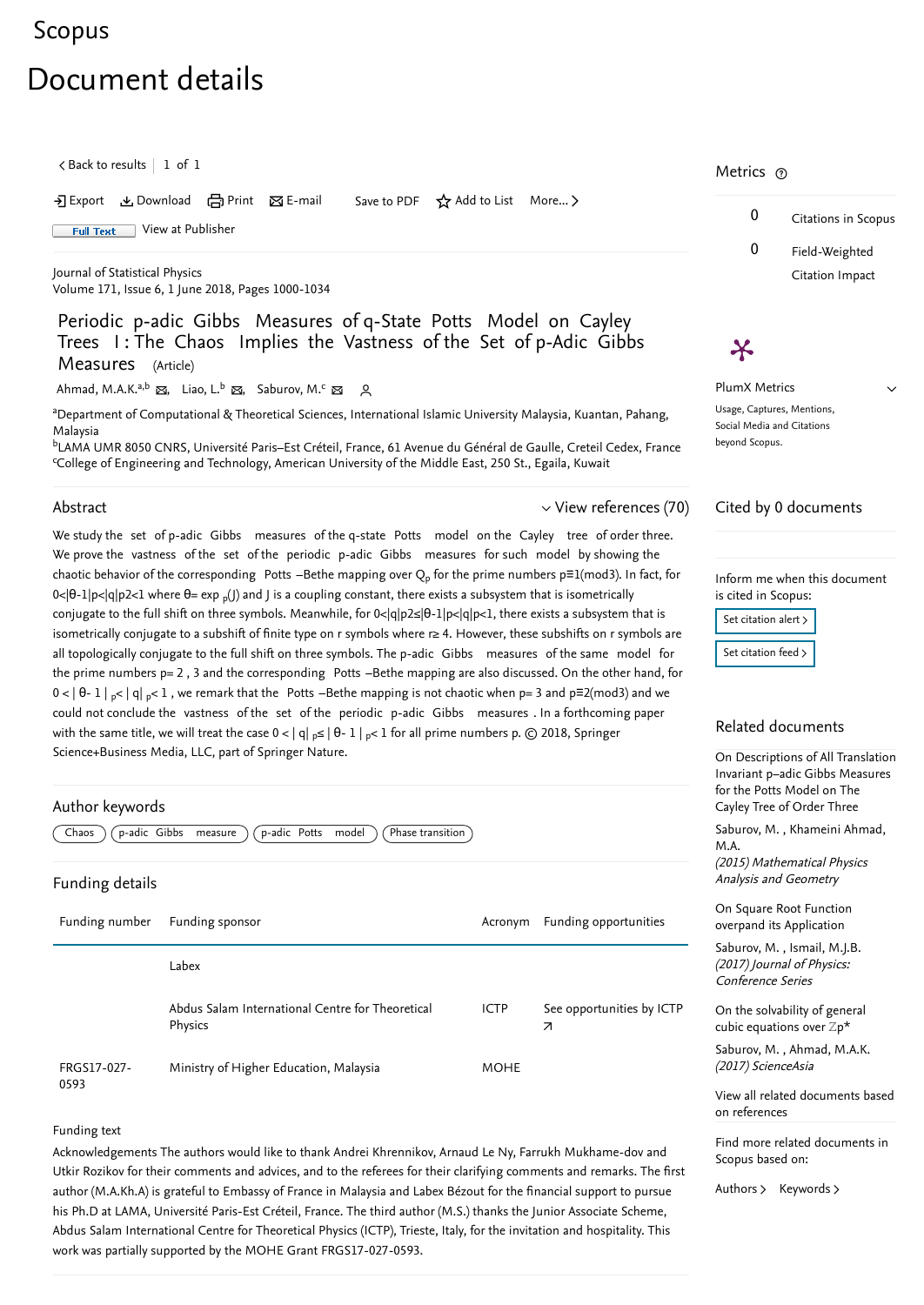### <span id="page-1-0"></span>References (70)

Albeverio, S., Cianci, R., Khrennikov, A.Y.  $\Box$  1

[View in search results format](https://www.scopus.com/search/submit/references.uri?sort=plf-f&src=r&imp=t&sid=5d4b4fe29560ff2872f31b06ed9791b7&sot=rec&sdt=citedreferences&sl=23&s=EID%282-s2.0-85046738178%29&origin=recordpage&citeCnt=1&citingId=2-s2.0-85046738178) >

All Export  $\bigoplus$  Print  $\boxtimes$  E-mail Save to PDF Create bibliography

Albeverio, S., Cianci, R., Khrennikov, A.  $\Box$  2

> (1997) *Journal of Physics A: Mathematical and General*, 30 (16), pp. 5767-5784. [Cited 11 times](https://www.scopus.com/search/submit/citedby.uri?eid=2-s2.0-85046738178&refeid=2-s2.0-0031582703&src=s&origin=reflist&refstat=core). doi: 10.1088/0305-4470/30/16/018

Albeverio, S., Cianci, R., Khrennikov, A.Yu.  $\Box$  3

Albeverio, S., Cianci, R., Khrennikov, A.  $\Box$  4

> (1997) *Journal of Physics A: Mathematical and General*, 30 (3), pp. 881-889. [Cited 21 times](https://www.scopus.com/search/submit/citedby.uri?eid=2-s2.0-85046738178&refeid=2-s2.0-0039054144&src=s&origin=reflist&refstat=core). doi: 10.1088/0305-4470/30/3/013

Albeverio, S., Khrennikov, A.Y., Shelkovich, V.M. (2010) *Theory of p-Adic Distributions: Linear and Nonlinear Models*. [Cited 55 times](https://www.scopus.com/search/submit/citedby.uri?eid=2-s2.0-85046738178&refeid=2-s2.0-54749122117&src=s&origin=reflist&refstat=dummy). Cambridge University Press, Cambridge  $\Box$  5

 $(1972)$  *Foundations of Physics*, 2  $(1)$ , pp. 1-7. [Cited 45 times](https://www.scopus.com/search/submit/citedby.uri?eid=2-s2.0-85046738178&refeid=2-s2.0-0005800687&src=s&origin=reflist&refstat=core). doi: 10.1007/BF00708614

Borevich, Z.I., Shafarevich, I.R. (1966) *Number Theory*. [Cited 827 times](https://www.scopus.com/search/submit/citedby.uri?eid=2-s2.0-85046738178&refeid=2-s2.0-0004202739&src=s&origin=reflist&refstat=dummy). Acad Press, New York  $\Box$  7

(2009) *P-Adic Numbers, Ultrametric Analysis, and Applications*, 1 (2), pp. 91-104. [Cited 24 times](https://www.scopus.com/search/submit/citedby.uri?eid=2-s2.0-85046738178&refeid=2-s2.0-77952252520&src=s&origin=reflist&refstat=core). doi: 10.1134/S2070046609020010 [www.springer.com/mathematics/algebra/journal/12607](https://www.scopus.com/record/www.springer.com/mathematics/algebra/journal/12607)

(1997) *Theoretical and Mathematical Physics*, 112 (3), pp. 1081-1096. [Cited 14 times](https://www.scopus.com/search/submit/citedby.uri?eid=2-s2.0-85046738178&refeid=2-s2.0-0031326770&src=s&origin=reflist&refstat=core). doi: 10.1007/BF02583040 <http://link.springer.com/journal/11232>

[p-Adic valued quantization](https://www.scopus.com/record/display.uri?eid=2-s2.0-77952252520&origin=reflist&sort=plf-f&src=s&st1=Periodic+p-adic+Gibbs+Measures+of+q-State+Potts+Model+on+Cayley+Trees+I%3a+The+Chaos+Implies+the+Vastness+of+the+Set+of+p-Adic+Gibbs+Measures&st2=&sid=e85740a43aca01317c0d39e3d999d654&sot=b&sdt=b&sl=154&s=TITLE-ABS-KEY%28Periodic+p-adic+Gibbs+Measures+of+q-State+Potts+Model+on+Cayley+Trees+I%3a+The+Chaos+Implies+the+Vastness+of+the+Set+of+p-Adic+Gibbs+Measures%29&recordRank=)

[View at Publisher](https://www.scopus.com/redirect/linking.uri?targetURL=https%3a%2f%2fdoi.org%2f10.1134%2fS2070046609020010&locationID=3&categoryID=4&eid=2-s2.0-77952252520&issn=20700474&linkType=ViewAtPublisher&year=2009&origin=reflist&dig=128d4162ea6aa2c2f5a412da132a1f26&recordRank=)

[On the Fourier transform and the spectral properties of the p-adic momentum and](https://www.scopus.com/record/display.uri?eid=2-s2.0-0031582703&origin=reflist&sort=plf-f&src=s&st1=Periodic+p-adic+Gibbs+Measures+of+q-State+Potts+Model+on+Cayley+Trees+I%3a+The+Chaos+Implies+the+Vastness+of+the+Set+of+p-Adic+Gibbs+Measures&st2=&sid=e85740a43aca01317c0d39e3d999d654&sot=b&sdt=b&sl=154&s=TITLE-ABS-KEY%28Periodic+p-adic+Gibbs+Measures+of+q-State+Potts+Model+on+Cayley+Trees+I%3a+The+Chaos+Implies+the+Vastness+of+the+Set+of+p-Adic+Gibbs+Measures%29&recordRank=) Schrödinger operators

[View at Publisher](https://www.scopus.com/redirect/linking.uri?targetURL=https%3a%2f%2fdoi.org%2f10.1088%2f0305-4470%2f30%2f16%2f018&locationID=3&categoryID=4&eid=2-s2.0-0031582703&issn=03054470&linkType=ViewAtPublisher&year=1997&origin=reflist&dig=732a715471af044fabfc67c823f0d15c&recordRank=)

[Representation of a quantum field Hamiltonian in p-adic Hilbert space](https://www.scopus.com/record/display.uri?eid=2-s2.0-0031326770&origin=reflist&sort=plf-f&src=s&st1=Periodic+p-adic+Gibbs+Measures+of+q-State+Potts+Model+on+Cayley+Trees+I%3a+The+Chaos+Implies+the+Vastness+of+the+Set+of+p-Adic+Gibbs+Measures&st2=&sid=e85740a43aca01317c0d39e3d999d654&sot=b&sdt=b&sl=154&s=TITLE-ABS-KEY%28Periodic+p-adic+Gibbs+Measures+of+q-State+Potts+Model+on+Cayley+Trees+I%3a+The+Chaos+Implies+the+Vastness+of+the+Set+of+p-Adic+Gibbs+Measures%29&recordRank=)

[View at Publisher](https://www.scopus.com/redirect/linking.uri?targetURL=https%3a%2f%2fdoi.org%2f10.1007%2fBF02583040&locationID=3&categoryID=4&eid=2-s2.0-0031326770&issn=00405779&linkType=ViewAtPublisher&year=1997&origin=reflist&dig=874581c0997040d79c0dc5aebc54f053&recordRank=)

[On the spectrum of the p-adic position operator](https://www.scopus.com/record/display.uri?eid=2-s2.0-0039054144&origin=reflist&sort=plf-f&src=s&st1=Periodic+p-adic+Gibbs+Measures+of+q-State+Potts+Model+on+Cayley+Trees+I%3a+The+Chaos+Implies+the+Vastness+of+the+Set+of+p-Adic+Gibbs+Measures&st2=&sid=e85740a43aca01317c0d39e3d999d654&sot=b&sdt=b&sl=154&s=TITLE-ABS-KEY%28Periodic+p-adic+Gibbs+Measures+of+q-State+Potts+Model+on+Cayley+Trees+I%3a+The+Chaos+Implies+the+Vastness+of+the+Set+of+p-Adic+Gibbs+Measures%29&recordRank=)

[View at Publisher](https://www.scopus.com/redirect/linking.uri?targetURL=https%3a%2f%2fdoi.org%2f10.1088%2f0305-4470%2f30%2f3%2f013&locationID=3&categoryID=4&eid=2-s2.0-0039054144&issn=03054470&linkType=ViewAtPublisher&year=1997&origin=reflist&dig=2d96ee8b84719ffef48d58c763da867b&recordRank=)

[Quantum mechanics and p-adic numbers](https://www.scopus.com/record/display.uri?eid=2-s2.0-0005800687&origin=reflist&sort=plf-f&src=s&st1=Periodic+p-adic+Gibbs+Measures+of+q-State+Potts+Model+on+Cayley+Trees+I%3a+The+Chaos+Implies+the+Vastness+of+the+Set+of+p-Adic+Gibbs+Measures&st2=&sid=e85740a43aca01317c0d39e3d999d654&sot=b&sdt=b&sl=154&s=TITLE-ABS-KEY%28Periodic+p-adic+Gibbs+Measures+of+q-State+Potts+Model+on+Cayley+Trees+I%3a+The+Chaos+Implies+the+Vastness+of+the+Set+of+p-Adic+Gibbs+Measures%29&recordRank=)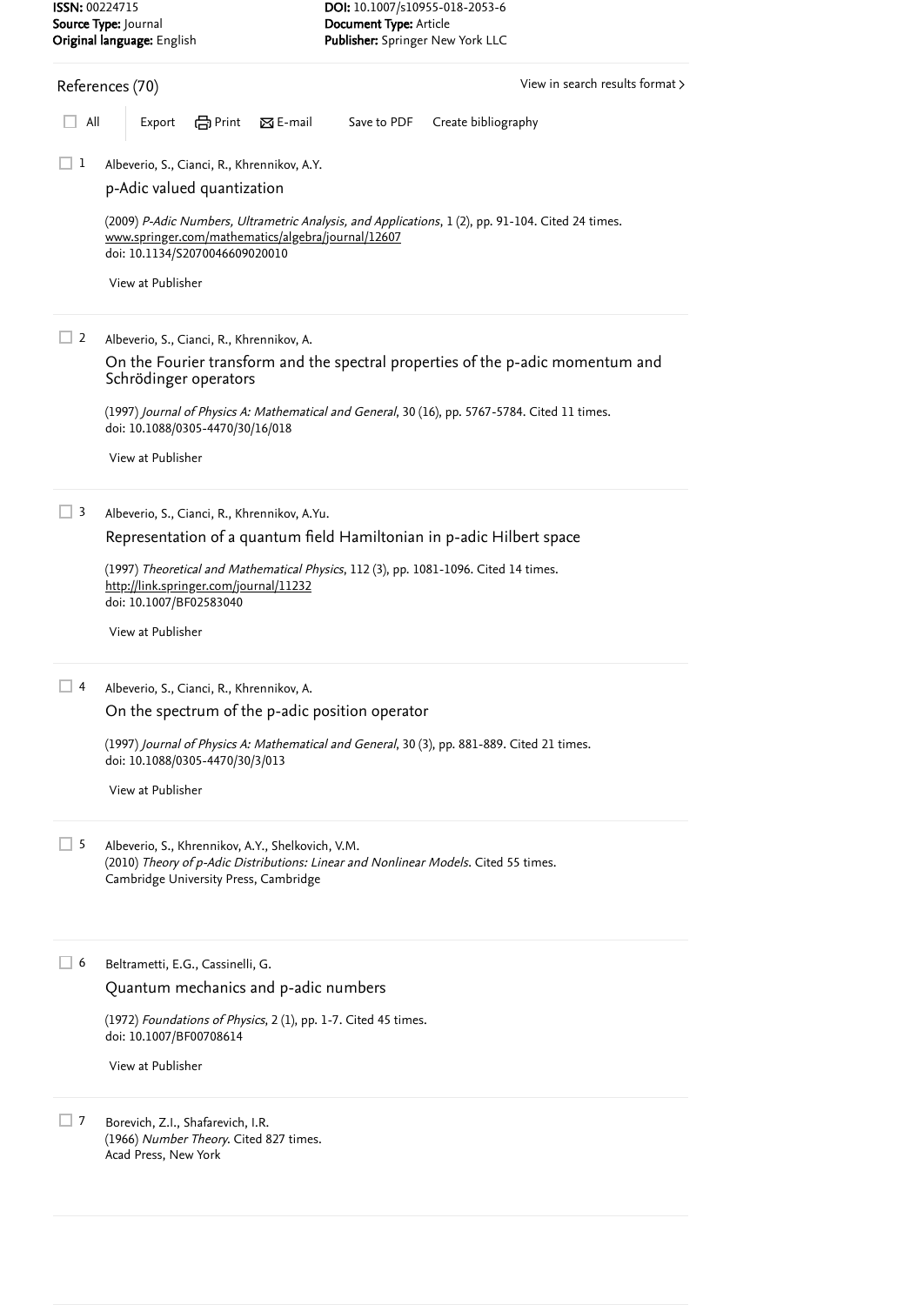Dragovich, B., Khrennikov, A.Y., Kozyrev, S.V., Volovich, I.V., Zelenov, E.I.  $\Box$  9

> (2012) *Journal of Statistical Physics*, 148 (6), pp. 999-1005. [Cited 14 times](https://www.scopus.com/search/submit/citedby.uri?eid=2-s2.0-85046738178&refeid=2-s2.0-84866538758&src=s&origin=reflist&refstat=core). doi: 10.1007/s10955-012-0574-y

Gandolfo, D., Maes, C., Ruiz, J., Shlosman, S. 10 (2017) Glassy states: the free Ising model on a tree

> (2002) *Theoretical and Mathematical Physics*, 130 (3), pp. 425-431. [Cited 19 times](https://www.scopus.com/search/submit/citedby.uri?eid=2-s2.0-85046738178&refeid=2-s2.0-0141634205&src=s&origin=reflist&refstat=core). doi: 10.1023/A:1014723108030

 $(2011)$  *Gibbs Measures and Phase Transitions*. [Cited 812 times](https://www.scopus.com/search/submit/citedby.uri?eid=2-s2.0-85046738178&refeid=2-s2.0-0003723490&src=s&origin=reflist&refstat=dummy). W. de Gruyter, Berlin

(2012) *Mathematical Logic Quarterly*, 58 (4-5), pp. 263-280. [Cited 10 times](https://www.scopus.com/search/submit/citedby.uri?eid=2-s2.0-85046738178&refeid=2-s2.0-84864745125&src=s&origin=reflist&refstat=core). doi: 10.1002/malq.201110006

Dragovich, B., Khrennikov, A.Y., Kozyrev, S.V., Volovich, I.V.  $\Box$  8 [On p-adic mathematical physics](https://www.scopus.com/record/display.uri?eid=2-s2.0-84928885972&origin=reflist&sort=plf-f&src=s&st1=Periodic+p-adic+Gibbs+Measures+of+q-State+Potts+Model+on+Cayley+Trees+I%3a+The+Chaos+Implies+the+Vastness+of+the+Set+of+p-Adic+Gibbs+Measures&st2=&sid=e85740a43aca01317c0d39e3d999d654&sot=b&sdt=b&sl=154&s=TITLE-ABS-KEY%28Periodic+p-adic+Gibbs+Measures+of+q-State+Potts+Model+on+Cayley+Trees+I%3a+The+Chaos+Implies+the+Vastness+of+the+Set+of+p-Adic+Gibbs+Measures%29&recordRank=)

> (2009) *P-Adic Numbers, Ultrametric Analysis, and Applications*, 1 (1). [Cited 119 times](https://www.scopus.com/search/submit/citedby.uri?eid=2-s2.0-85046738178&refeid=2-s2.0-84928885972&src=s&origin=reflist&refstat=core). doi: 10.1134/S2070046609010014 [www.springer.com/mathematics/algebra/journal/12607](https://www.scopus.com/record/www.springer.com/mathematics/algebra/journal/12607)

(2017) *P-Adic Numbers, Ultrametric Analysis, and Applications*, 9 (2), pp. 87-121. [Cited 6 times](https://www.scopus.com/search/submit/citedby.uri?eid=2-s2.0-85046738178&refeid=2-s2.0-85019362287&src=s&origin=reflist&refstat=core). doi: 10.1134/S2070046617020017 [www.springer.com/mathematics/algebra/journal/12607](https://www.scopus.com/record/www.springer.com/mathematics/algebra/journal/12607)

15 Ilić-Stepić, A., Ognjanović, Z., Ikodinović, N., Perović, A. [A p-adic probability logic](https://www.scopus.com/record/display.uri?eid=2-s2.0-84864745125&origin=reflist&sort=plf-f&src=s&st1=Periodic+p-adic+Gibbs+Measures+of+q-State+Potts+Model+on+Cayley+Trees+I%3a+The+Chaos+Implies+the+Vastness+of+the+Set+of+p-Adic+Gibbs+Measures&st2=&sid=e85740a43aca01317c0d39e3d999d654&sot=b&sdt=b&sl=154&s=TITLE-ABS-KEY%28Periodic+p-adic+Gibbs+Measures+of+q-State+Potts+Model+on+Cayley+Trees+I%3a+The+Chaos+Implies+the+Vastness+of+the+Set+of+p-Adic+Gibbs+Measures%29&recordRank=)

Gandolfo, D., Rahmatullaev, M.M., Rozikov, U.A. 11

(2017) Journal of Statistical Physics, 167 (5), pp. 1164-1179. doi: 10.1007/s10955-017-1771-5 <http://www.kluweronline.com/issn/0022-4715>

Gandolfo, D., Ruiz, J., Shlosman, S. 12

Ganikhodzhaev, N.N., Mukhamedov, F.M., Rozikov, U.A. 13

[Existence of a phase transition for the Potts p-adic model on the set](https://www.scopus.com/record/display.uri?eid=2-s2.0-0141634205&origin=reflist&sort=plf-f&src=s&st1=Periodic+p-adic+Gibbs+Measures+of+q-State+Potts+Model+on+Cayley+Trees+I%3a+The+Chaos+Implies+the+Vastness+of+the+Set+of+p-Adic+Gibbs+Measures&st2=&sid=e85740a43aca01317c0d39e3d999d654&sot=b&sdt=b&sl=154&s=TITLE-ABS-KEY%28Periodic+p-adic+Gibbs+Measures+of+q-State+Potts+Model+on+Cayley+Trees+I%3a+The+Chaos+Implies+the+Vastness+of+the+Set+of+p-Adic+Gibbs+Measures%29&recordRank=)  $\mathbb Z$ 

[View at Publisher](https://www.scopus.com/redirect/linking.uri?targetURL=https%3a%2f%2fdoi.org%2f10.1134%2fS2070046609010014&locationID=3&categoryID=4&eid=2-s2.0-84928885972&issn=20700474&linkType=ViewAtPublisher&year=2009&origin=reflist&dig=ddffdc1969d4ed43d0080de76ad223b6&recordRank=)

[p-Adic mathematical physics: the first 30 years](https://www.scopus.com/record/display.uri?eid=2-s2.0-85019362287&origin=reflist&sort=plf-f&src=s&st1=Periodic+p-adic+Gibbs+Measures+of+q-State+Potts+Model+on+Cayley+Trees+I%3a+The+Chaos+Implies+the+Vastness+of+the+Set+of+p-Adic+Gibbs+Measures&st2=&sid=e85740a43aca01317c0d39e3d999d654&sot=b&sdt=b&sl=154&s=TITLE-ABS-KEY%28Periodic+p-adic+Gibbs+Measures+of+q-State+Potts+Model+on+Cayley+Trees+I%3a+The+Chaos+Implies+the+Vastness+of+the+Set+of+p-Adic+Gibbs+Measures%29&recordRank=)

[View at Publisher](https://www.scopus.com/redirect/linking.uri?targetURL=https%3a%2f%2fdoi.org%2f10.1134%2fS2070046617020017&locationID=3&categoryID=4&eid=2-s2.0-85019362287&issn=20700474&linkType=ViewAtPublisher&year=2017&origin=reflist&dig=04056ff4060fa669af1053b2c8229b49&recordRank=)

[Boundary Conditions for Translation-Invariant Gibbs Measures of the Potts Model on](https://www.scopus.com/record/display.uri?eid=2-s2.0-85016090588&origin=reflist&sort=plf-f&src=s&st1=Periodic+p-adic+Gibbs+Measures+of+q-State+Potts+Model+on+Cayley+Trees+I%3a+The+Chaos+Implies+the+Vastness+of+the+Set+of+p-Adic+Gibbs+Measures&st2=&sid=e85740a43aca01317c0d39e3d999d654&sot=b&sdt=b&sl=154&s=TITLE-ABS-KEY%28Periodic+p-adic+Gibbs+Measures+of+q-State+Potts+Model+on+Cayley+Trees+I%3a+The+Chaos+Implies+the+Vastness+of+the+Set+of+p-Adic+Gibbs+Measures%29&recordRank=) Cayley Trees

[View at Publisher](https://www.scopus.com/redirect/linking.uri?targetURL=https%3a%2f%2fdoi.org%2f10.1007%2fs10955-017-1771-5&locationID=3&categoryID=4&eid=2-s2.0-85016090588&issn=00224715&linkType=ViewAtPublisher&year=2017&origin=reflist&dig=eb70e41c1933be96dadf885244f6f3ff&recordRank=)

[A Manifold of Pure Gibbs States of the Ising Model on a Cayley Tree](https://www.scopus.com/record/display.uri?eid=2-s2.0-84866538758&origin=reflist&sort=plf-f&src=s&st1=Periodic+p-adic+Gibbs+Measures+of+q-State+Potts+Model+on+Cayley+Trees+I%3a+The+Chaos+Implies+the+Vastness+of+the+Set+of+p-Adic+Gibbs+Measures&st2=&sid=e85740a43aca01317c0d39e3d999d654&sot=b&sdt=b&sl=154&s=TITLE-ABS-KEY%28Periodic+p-adic+Gibbs+Measures+of+q-State+Potts+Model+on+Cayley+Trees+I%3a+The+Chaos+Implies+the+Vastness+of+the+Set+of+p-Adic+Gibbs+Measures%29&recordRank=)

[View at Publisher](https://www.scopus.com/redirect/linking.uri?targetURL=https%3a%2f%2fdoi.org%2f10.1007%2fs10955-012-0574-y&locationID=3&categoryID=4&eid=2-s2.0-84866538758&issn=00224715&linkType=ViewAtPublisher&year=2012&origin=reflist&dig=afae1af092c635edab5d17781cacb5ce&recordRank=)

[View at Publisher](https://www.scopus.com/redirect/linking.uri?targetURL=https%3a%2f%2fdoi.org%2f10.1023%2fA%3a1014723108030&locationID=3&categoryID=4&eid=2-s2.0-0141634205&issn=00405779&linkType=ViewAtPublisher&year=2002&origin=reflist&dig=c58d61e5d4f7ec0e0556502f12faba6b&recordRank=)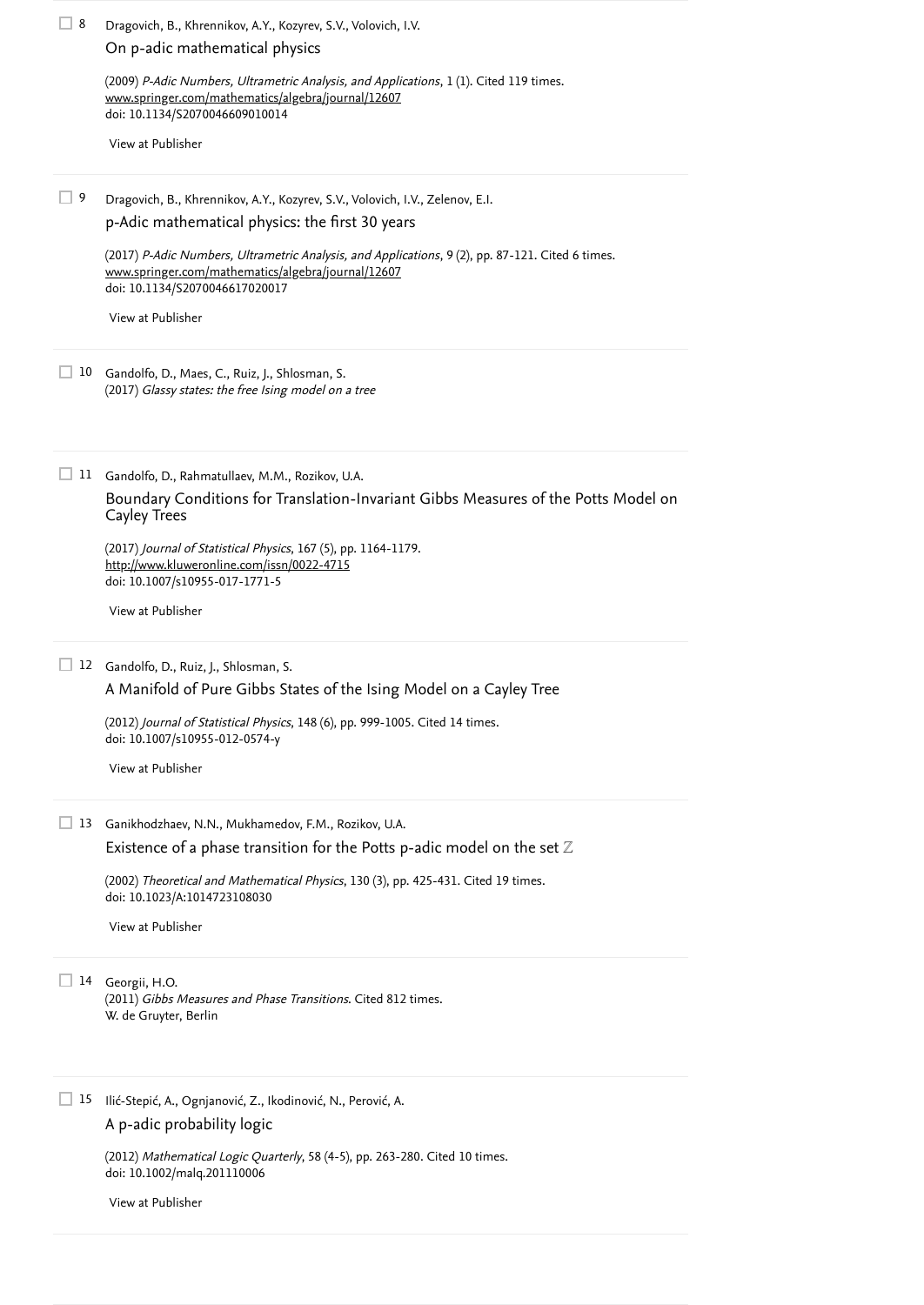(2014) *International Journal of Approximate Reasoning*, 55 (9), pp. 1843-1865. [Cited 8 times](https://www.scopus.com/search/submit/citedby.uri?eid=2-s2.0-85046738178&refeid=2-s2.0-84908357437&src=s&origin=reflist&refstat=core). doi: 10.1016/j.ijar.2014.02.001

(1984)  $p$ -Adic Numbers,  $p$ -Adic Analysis, and Zeta Functions. [Cited 455 times](https://www.scopus.com/search/submit/citedby.uri?eid=2-s2.0-85046738178&refeid=2-s2.0-0003535574&src=s&origin=reflist&refstat=dummy). Springer, New York

20 Khrennikov, A.Y.

Non-Archimedean white noise (1990) *Proc. Int. Conf. on Gaussian Random Fields, Nagoya, 127*. [Cited 4 times](https://www.scopus.com/search/submit/citedby.uri?eid=2-s2.0-85046738178&refeid=2-s2.0-0003272044&src=s&origin=reflist&refstat=dummy).

21 Khrennikov, A.Y.

(1990) *Russian Mathematical Surveys*, 45 (4), pp. 87-125. [Cited 24 times](https://www.scopus.com/search/submit/citedby.uri?eid=2-s2.0-85046738178&refeid=2-s2.0-0002142191&src=s&origin=reflist&refstat=core). doi: 10.1070/RM1990v045n04ABEH002378

(1991) *Journal of Mathematical Physics*, 32 (4), pp. 932-937. [Cited 85 times](https://www.scopus.com/search/submit/citedby.uri?eid=2-s2.0-85046738178&refeid=2-s2.0-0000220472&src=s&origin=reflist&refstat=core). doi: 10.1063/1.529353

23 (1992) Dokl. Acad. Nauk Khrennikov, A.Yu.: p -adic statistic and probability. . SSSR 322(6), 1075–1079 ()

24 Khrennikov, A.Y. Axiomatics of the p -adic theory of probabilities (1992) *Dokl. Acad. Nauk. SSSR*, 326 (5), pp. 1075-1079. [Cited 32 times](https://www.scopus.com/search/submit/citedby.uri?eid=2-s2.0-85046738178&refeid=2-s2.0-0000037520&src=s&origin=reflist&refstat=dummy).

(2014) *Studia Logica*, 103 (1), pp. 145-174. [Cited 4 times](https://www.scopus.com/search/submit/citedby.uri?eid=2-s2.0-85046738178&refeid=2-s2.0-84939882408&src=s&origin=reflist&refstat=core). doi: 10.1007/s11225-014-9552-5 <http://www.kluweronline.com/issn/0039-3215>

18 Ilić Stepić, A., Ognjanović, Z., Ikodinović, N., Perović, A. [p-Adic probability logics](https://www.scopus.com/record/display.uri?eid=2-s2.0-84981722685&origin=reflist&sort=plf-f&src=s&st1=Periodic+p-adic+Gibbs+Measures+of+q-State+Potts+Model+on+Cayley+Trees+I%3a+The+Chaos+Implies+the+Vastness+of+the+Set+of+p-Adic+Gibbs+Measures&st2=&sid=e85740a43aca01317c0d39e3d999d654&sot=b&sdt=b&sl=154&s=TITLE-ABS-KEY%28Periodic+p-adic+Gibbs+Measures+of+q-State+Potts+Model+on+Cayley+Trees+I%3a+The+Chaos+Implies+the+Vastness+of+the+Set+of+p-Adic+Gibbs+Measures%29&recordRank=)

> (2016) *P-Adic Numbers, Ultrametric Analysis, and Applications*, 8 (3), pp. 177-203. [Cited 2 times](https://www.scopus.com/search/submit/citedby.uri?eid=2-s2.0-85046738178&refeid=2-s2.0-84981722685&src=s&origin=reflist&refstat=core). doi: 10.1134/S2070046616030018 [www.springer.com/mathematics/algebra/journal/12607](https://www.scopus.com/record/www.springer.com/mathematics/algebra/journal/12607)

16 Ilić-Stepić, A., Ognjanović, Z., Ikodinović, N.

[Conditional p-adic probability logic](https://www.scopus.com/record/display.uri?eid=2-s2.0-84908357437&origin=reflist&sort=plf-f&src=s&st1=Periodic+p-adic+Gibbs+Measures+of+q-State+Potts+Model+on+Cayley+Trees+I%3a+The+Chaos+Implies+the+Vastness+of+the+Set+of+p-Adic+Gibbs+Measures&st2=&sid=e85740a43aca01317c0d39e3d999d654&sot=b&sdt=b&sl=154&s=TITLE-ABS-KEY%28Periodic+p-adic+Gibbs+Measures+of+q-State+Potts+Model+on+Cayley+Trees+I%3a+The+Chaos+Implies+the+Vastness+of+the+Set+of+p-Adic+Gibbs+Measures%29&recordRank=)

[View at Publisher](https://www.scopus.com/redirect/linking.uri?targetURL=https%3a%2f%2fdoi.org%2f10.1016%2fj.ijar.2014.02.001&locationID=3&categoryID=4&eid=2-s2.0-84908357437&issn=0888613X&linkType=ViewAtPublisher&year=2014&origin=reflist&dig=46c7a9599f0c50fbb555e388782b316a&recordRank=)

17 Ilić Stepić, A., Ognjanović, Z.

[Logics for Reasoning About Processes of Thinking with Information Coded by p-adic](https://www.scopus.com/record/display.uri?eid=2-s2.0-84939882408&origin=reflist&sort=plf-f&src=s&st1=Periodic+p-adic+Gibbs+Measures+of+q-State+Potts+Model+on+Cayley+Trees+I%3a+The+Chaos+Implies+the+Vastness+of+the+Set+of+p-Adic+Gibbs+Measures&st2=&sid=e85740a43aca01317c0d39e3d999d654&sot=b&sdt=b&sl=154&s=TITLE-ABS-KEY%28Periodic+p-adic+Gibbs+Measures+of+q-State+Potts+Model+on+Cayley+Trees+I%3a+The+Chaos+Implies+the+Vastness+of+the+Set+of+p-Adic+Gibbs+Measures%29&recordRank=) Numbers

[View at Publisher](https://www.scopus.com/redirect/linking.uri?targetURL=https%3a%2f%2fdoi.org%2f10.1007%2fs11225-014-9552-5&locationID=3&categoryID=4&eid=2-s2.0-84939882408&issn=15728730&linkType=ViewAtPublisher&year=2014&origin=reflist&dig=b6d35df84b88b1b3cd0714051736b521&recordRank=)

[View at Publisher](https://www.scopus.com/redirect/linking.uri?targetURL=https%3a%2f%2fdoi.org%2f10.1134%2fS2070046616030018&locationID=3&categoryID=4&eid=2-s2.0-84981722685&issn=20700474&linkType=ViewAtPublisher&year=2016&origin=reflist&dig=d3e39f92e72146a0bf25417d6e9f4186&recordRank=)

19 Koblitz, N.

[Mathematical methods of non-archimedean physics](https://www.scopus.com/record/display.uri?eid=2-s2.0-0002142191&origin=reflist&sort=plf-f&src=s&st1=Periodic+p-adic+Gibbs+Measures+of+q-State+Potts+Model+on+Cayley+Trees+I%3a+The+Chaos+Implies+the+Vastness+of+the+Set+of+p-Adic+Gibbs+Measures&st2=&sid=e85740a43aca01317c0d39e3d999d654&sot=b&sdt=b&sl=154&s=TITLE-ABS-KEY%28Periodic+p-adic+Gibbs+Measures+of+q-State+Potts+Model+on+Cayley+Trees+I%3a+The+Chaos+Implies+the+Vastness+of+the+Set+of+p-Adic+Gibbs+Measures%29&recordRank=)

[View at Publisher](https://www.scopus.com/redirect/linking.uri?targetURL=https%3a%2f%2fdoi.org%2f10.1070%2fRM1990v045n04ABEH002378&locationID=3&categoryID=4&eid=2-s2.0-0002142191&issn=00360279&linkType=ViewAtPublisher&year=1990&origin=reflist&dig=25a0cf25ae7de6033ee1a43c84c894cd&recordRank=)

22 Khrennikov, A.Yu.

[P-adic quantum mechanics with p-adic valued functions](https://www.scopus.com/record/display.uri?eid=2-s2.0-0000220472&origin=reflist&sort=plf-f&src=s&st1=Periodic+p-adic+Gibbs+Measures+of+q-State+Potts+Model+on+Cayley+Trees+I%3a+The+Chaos+Implies+the+Vastness+of+the+Set+of+p-Adic+Gibbs+Measures&st2=&sid=e85740a43aca01317c0d39e3d999d654&sot=b&sdt=b&sl=154&s=TITLE-ABS-KEY%28Periodic+p-adic+Gibbs+Measures+of+q-State+Potts+Model+on+Cayley+Trees+I%3a+The+Chaos+Implies+the+Vastness+of+the+Set+of+p-Adic+Gibbs+Measures%29&recordRank=)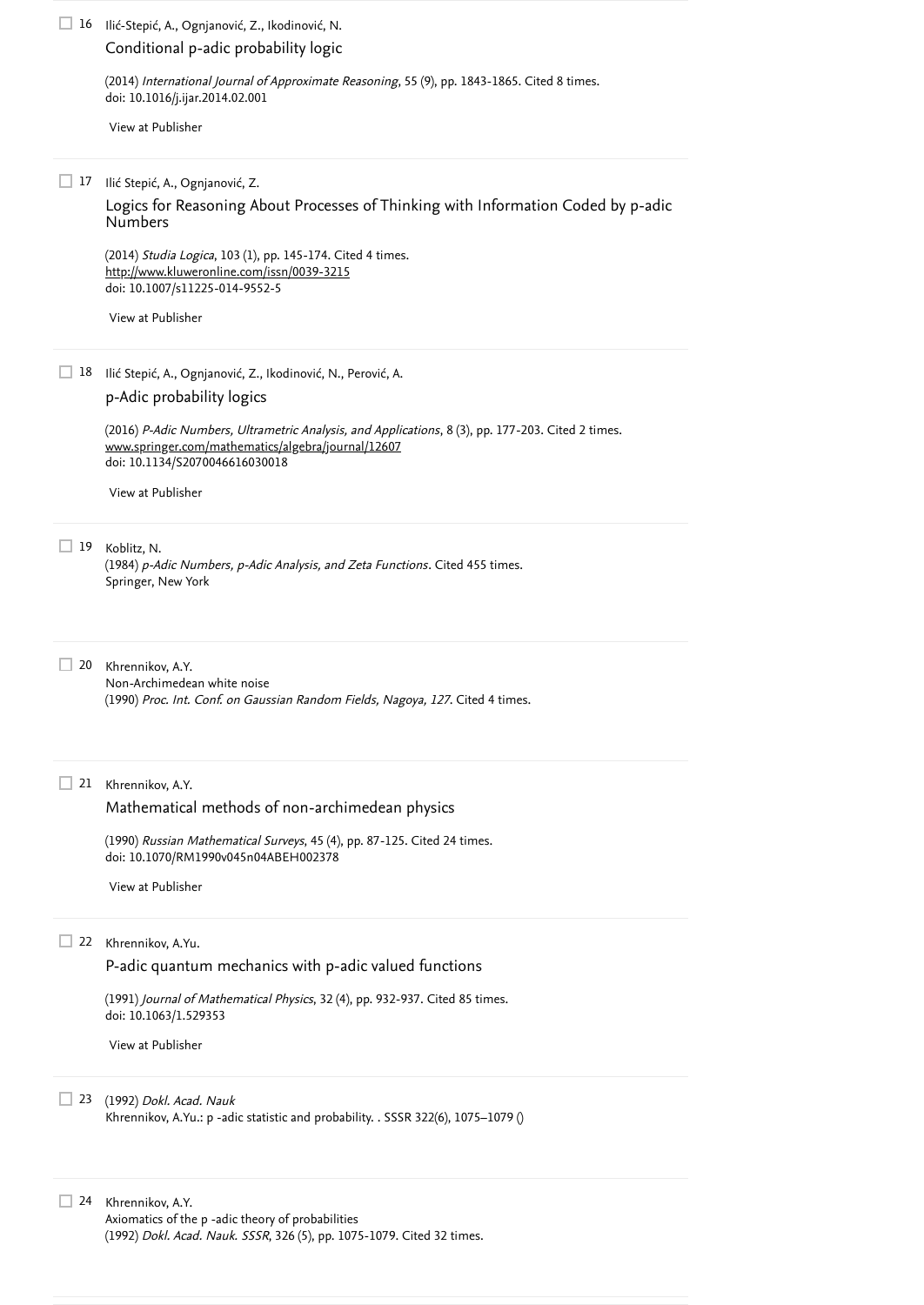(1994) *Theoretical and Mathematical Physics*, 97 (3), pp. 1340-1348. [Cited 15 times](https://www.scopus.com/search/submit/citedby.uri?eid=2-s2.0-85046738178&refeid=2-s2.0-0010041958&src=s&origin=reflist&refstat=core). doi: 10.1007/BF01015763

(1994) *p-Adic Valued Distributions in Mathematical Physics*. [Cited 252 times](https://www.scopus.com/search/submit/citedby.uri?eid=2-s2.0-85046738178&refeid=2-s2.0-0003957231&src=s&origin=reflist&refstat=dummy). Kluwer, Dordrecht

27 Khrennikov, A.

Khrennikov, A.  $\Box$  29

> (2002) *Indagationes Mathematicae*, 13 (2), pp. 177-183. [Cited 7 times](https://www.scopus.com/search/submit/citedby.uri?eid=2-s2.0-85046738178&refeid=2-s2.0-0036983458&src=s&origin=reflist&refstat=core). doi: 10.1016/S0019-3577(02)80003-9

Khrennikov, A.Y., Yamada, S., van Rooij, A. 31 The measure-theoretical approach to p -adic probability theory (1999) *Ann. Math. Blaise Pascal*, 6 (1), pp. 21-32. [Cited 28 times](https://www.scopus.com/search/submit/citedby.uri?eid=2-s2.0-85046738178&refeid=2-s2.0-0013146068&src=s&origin=reflist&refstat=dummy).

32 Kingsbery, J., Levin, A., Preygel, A., Silva, C.E.

(1996) *Acta Mathematicae Applicatae Sinica*, 12 (1), pp. 78-92. [Cited 2 times](https://www.scopus.com/search/submit/citedby.uri?eid=2-s2.0-85046738178&refeid=2-s2.0-53349152454&src=s&origin=reflist&refstat=core). doi: 10.1007/BF02009564 <http://www.springerlink.com/content/0168-9673>

(1996) *Indagationes Mathematicae*, 7 (3), pp. 311-330. [Cited 31 times](https://www.scopus.com/search/submit/citedby.uri?eid=2-s2.0-85046738178&refeid=2-s2.0-0030607076&src=s&origin=reflist&refstat=core). doi: 10.1016/0019-3577(96)83723-2 <http://www.elsevier.com/locate/indag>

(2009) *Interpretations of Probability*. [Cited 51 times](https://www.scopus.com/search/submit/citedby.uri?eid=2-s2.0-85046738178&refeid=2-s2.0-84881776308&src=s&origin=reflist&refstat=core). ISBN: 978-311020748-4 doi: 10.1515/9783110213195 <http://www.degruyter.com/isbn/9783110213195>

On measure-preserving  ${\sf c}^1$  transformations of compact-open subsets of nonarchimedean local fields

(2009) *Transactions of the American Mathematical Society*, 361 (1), pp. 61-85. [Cited 9 times](https://www.scopus.com/search/submit/citedby.uri?eid=2-s2.0-85046738178&refeid=2-s2.0-77950474301&src=s&origin=reflist&refstat=core). doi: 10.1090/S0002-9947-08-04686-2 <http://www.ams.org/tran/2009-361-01/S0002-9947-08-04686-2/S0002-9947-08-04686-2.pdf>

#### 25 Khrennikov, A.Yu.

[p-Adic probability theory and its applications. The principle of statistical stabilization of](https://www.scopus.com/record/display.uri?eid=2-s2.0-0010041958&origin=reflist&sort=plf-f&src=s&st1=Periodic+p-adic+Gibbs+Measures+of+q-State+Potts+Model+on+Cayley+Trees+I%3a+The+Chaos+Implies+the+Vastness+of+the+Set+of+p-Adic+Gibbs+Measures&st2=&sid=e85740a43aca01317c0d39e3d999d654&sot=b&sdt=b&sl=154&s=TITLE-ABS-KEY%28Periodic+p-adic+Gibbs+Measures+of+q-State+Potts+Model+on+Cayley+Trees+I%3a+The+Chaos+Implies+the+Vastness+of+the+Set+of+p-Adic+Gibbs+Measures%29&recordRank=) frequencies

[View at Publisher](https://www.scopus.com/redirect/linking.uri?targetURL=https%3a%2f%2fdoi.org%2f10.1007%2fBF01015763&locationID=3&categoryID=4&eid=2-s2.0-0010041958&issn=00405779&linkType=ViewAtPublisher&year=1994&origin=reflist&dig=3a688e3187eda23b90edd161702e65d1&recordRank=)

26 Khrennikov, A.Y.

[Non-Archimedean probability: Frequency and axiomatics theories](https://www.scopus.com/record/display.uri?eid=2-s2.0-53349152454&origin=reflist&sort=plf-f&src=s&st1=Periodic+p-adic+Gibbs+Measures+of+q-State+Potts+Model+on+Cayley+Trees+I%3a+The+Chaos+Implies+the+Vastness+of+the+Set+of+p-Adic+Gibbs+Measures&st2=&sid=e85740a43aca01317c0d39e3d999d654&sot=b&sdt=b&sl=154&s=TITLE-ABS-KEY%28Periodic+p-adic+Gibbs+Measures+of+q-State+Potts+Model+on+Cayley+Trees+I%3a+The+Chaos+Implies+the+Vastness+of+the+Set+of+p-Adic+Gibbs+Measures%29&recordRank=)

[View at Publisher](https://www.scopus.com/redirect/linking.uri?targetURL=https%3a%2f%2fdoi.org%2f10.1007%2fBF02009564&locationID=3&categoryID=4&eid=2-s2.0-53349152454&issn=16183932&linkType=ViewAtPublisher&year=1996&origin=reflist&dig=b64944ddb1ecec5f52833eb1d7d22e48&recordRank=)

28 Khrennikov, A.

[p-adic valued probability measures](https://www.scopus.com/record/display.uri?eid=2-s2.0-0030607076&origin=reflist&sort=plf-f&src=s&st1=Periodic+p-adic+Gibbs+Measures+of+q-State+Potts+Model+on+Cayley+Trees+I%3a+The+Chaos+Implies+the+Vastness+of+the+Set+of+p-Adic+Gibbs+Measures&st2=&sid=e85740a43aca01317c0d39e3d999d654&sot=b&sdt=b&sl=154&s=TITLE-ABS-KEY%28Periodic+p-adic+Gibbs+Measures+of+q-State+Potts+Model+on+Cayley+Trees+I%3a+The+Chaos+Implies+the+Vastness+of+the+Set+of+p-Adic+Gibbs+Measures%29&recordRank=) (Open Access)

[View at Publisher](https://www.scopus.com/redirect/linking.uri?targetURL=https%3a%2f%2fdoi.org%2f10.1016%2f0019-3577%2896%2983723-2&locationID=3&categoryID=4&eid=2-s2.0-0030607076&issn=00193577&linkType=ViewAtPublisher&year=1996&origin=reflist&dig=fde2553ae9c0643dfed0a7cf87aefc50&recordRank=)

[Interpretations of probability](https://www.scopus.com/record/display.uri?eid=2-s2.0-84881776308&origin=reflist&sort=plf-f&src=s&st1=Periodic+p-adic+Gibbs+Measures+of+q-State+Potts+Model+on+Cayley+Trees+I%3a+The+Chaos+Implies+the+Vastness+of+the+Set+of+p-Adic+Gibbs+Measures&st2=&sid=e85740a43aca01317c0d39e3d999d654&sot=b&sdt=b&sl=154&s=TITLE-ABS-KEY%28Periodic+p-adic+Gibbs+Measures+of+q-State+Potts+Model+on+Cayley+Trees+I%3a+The+Chaos+Implies+the+Vastness+of+the+Set+of+p-Adic+Gibbs+Measures%29&recordRank=)

[View at Publisher](https://www.scopus.com/redirect/linking.uri?targetURL=https%3a%2f%2fdoi.org%2f10.1515%2f9783110213195&locationID=3&categoryID=4&eid=2-s2.0-84881776308&issn=&linkType=ViewAtPublisher&year=2009&origin=reflist&dig=9bab3b76e35ea507294c404cc3e23c5f&recordRank=)

30 Khrennikov, A., Ludkovsky, S.

[On infinite products of non-Archimedean measure spaces](https://www.scopus.com/record/display.uri?eid=2-s2.0-0036983458&origin=reflist&sort=plf-f&src=s&st1=Periodic+p-adic+Gibbs+Measures+of+q-State+Potts+Model+on+Cayley+Trees+I%3a+The+Chaos+Implies+the+Vastness+of+the+Set+of+p-Adic+Gibbs+Measures&st2=&sid=e85740a43aca01317c0d39e3d999d654&sot=b&sdt=b&sl=154&s=TITLE-ABS-KEY%28Periodic+p-adic+Gibbs+Measures+of+q-State+Potts+Model+on+Cayley+Trees+I%3a+The+Chaos+Implies+the+Vastness+of+the+Set+of+p-Adic+Gibbs+Measures%29&recordRank=) (Open Access)

[View at Publisher](https://www.scopus.com/redirect/linking.uri?targetURL=https%3a%2f%2fdoi.org%2f10.1016%2fS0019-3577%2802%2980003-9&locationID=3&categoryID=4&eid=2-s2.0-0036983458&issn=00193577&linkType=ViewAtPublisher&year=2002&origin=reflist&dig=3b50b9bb60d40c156d88c5bff7fa1c4a&recordRank=)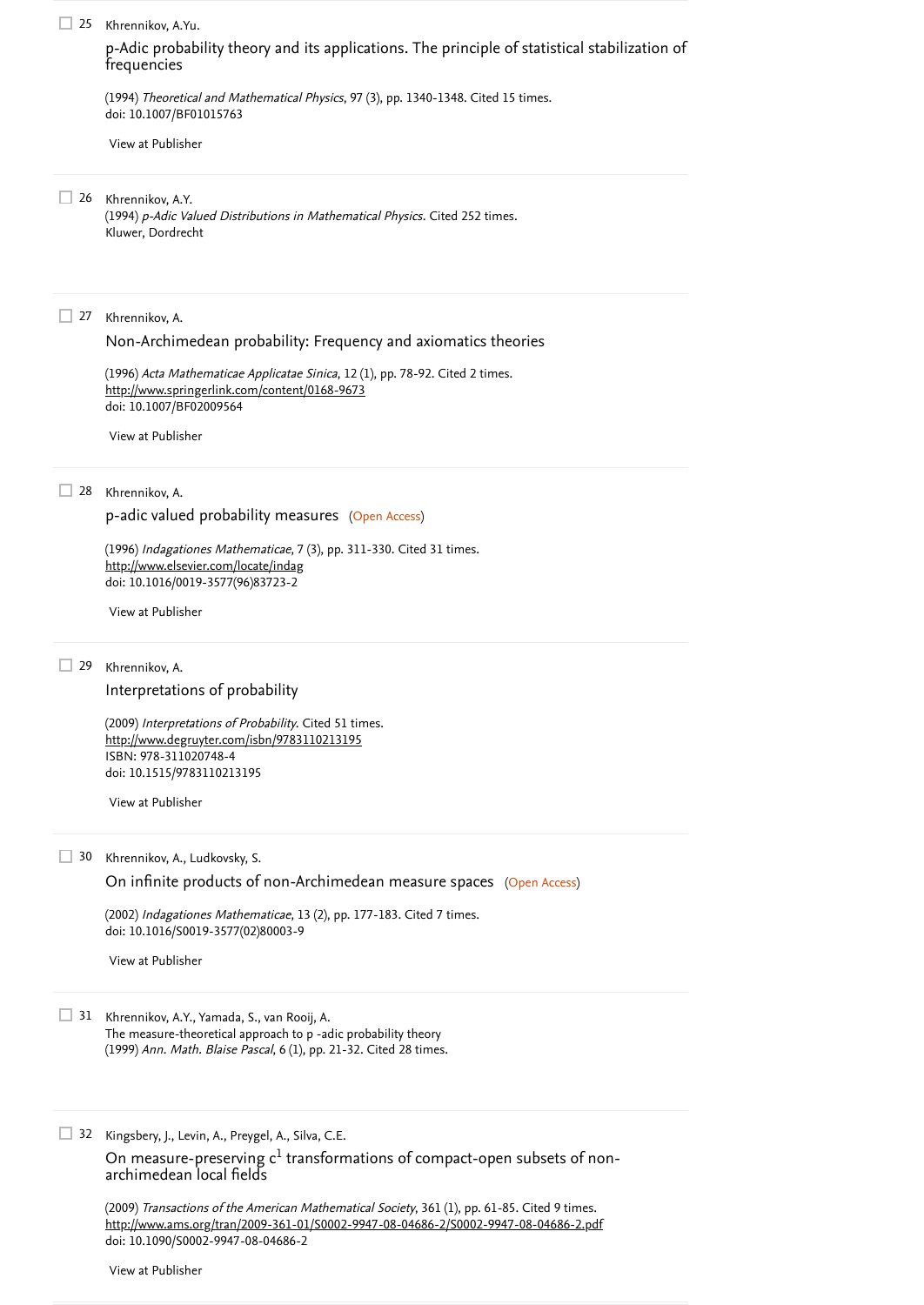(1995) *An Introduction to Symbolic Dynamics and Coding*. [Cited 1396 times](https://www.scopus.com/search/submit/citedby.uri?eid=2-s2.0-85046738178&refeid=2-s2.0-0004111328&src=s&origin=reflist&refstat=dummy). Cambridge University Press, Cambridge

Ludkovsky, S., Khrennikov, A.Y. 35 Stochastic processes on non-Archimedean spaces with values in non-Archimedean fields. Markov Process. Relat (2003) *Fields*, 9, pp. 131-162. [Cited 39 times](https://www.scopus.com/search/submit/citedby.uri?eid=2-s2.0-85046738178&refeid=2-s2.0-1842443279&src=s&origin=reflist&refstat=dummy).

(2007) *Comptes Rendus Mathematique*, 344 (4), pp. 219-224. [Cited 27 times](https://www.scopus.com/search/submit/citedby.uri?eid=2-s2.0-85046738178&refeid=2-s2.0-33846826813&src=s&origin=reflist&refstat=core). doi: 10.1016/j.crma.2006.12.007

(2014) *Advances in Mathematics*, 257, pp. 92-135. [Cited 14 times](https://www.scopus.com/search/submit/citedby.uri?eid=2-s2.0-85046738178&refeid=2-s2.0-84897710658&src=s&origin=reflist&refstat=core). doi: 10.1016/j.aim.2014.02.007

(2014) *Journal of Statistical Physics*, 156 (1), pp. 189-200. [Cited 17 times](https://www.scopus.com/search/submit/citedby.uri?eid=2-s2.0-85046738178&refeid=2-s2.0-84901982834&src=s&origin=reflist&refstat=core). doi: 10.1007/s10955-014-0986-y <http://www.kluweronline.com/issn/0022-4715>

Mezard, M., Parisi, G., Virasoro, M. 38 (1987) *Spin-Glass: Theory and Beyond*. [Cited 3021 times](https://www.scopus.com/search/submit/citedby.uri?eid=2-s2.0-85046738178&refeid=2-s2.0-0003571050&src=s&origin=reflist&refstat=dummy). World Scientific, Singapore

Fan, A., Liao, L., Wang, Y.F., Zhou, D. 36

p-adic repellers in  $\operatorname{Q}_\textsf{p}$  [are subshifts of finite type](https://www.scopus.com/record/display.uri?eid=2-s2.0-33846826813&origin=reflist&sort=plf-f&src=s&st1=Periodic+p-adic+Gibbs+Measures+of+q-State+Potts+Model+on+Cayley+Trees+I%3a+The+Chaos+Implies+the+Vastness+of+the+Set+of+p-Adic+Gibbs+Measures&st2=&sid=e85740a43aca01317c0d39e3d999d654&sot=b&sdt=b&sl=154&s=TITLE-ABS-KEY%28Periodic+p-adic+Gibbs+Measures+of+q-State+Potts+Model+on+Cayley+Trees+I%3a+The+Chaos+Implies+the+Vastness+of+the+Set+of+p-Adic+Gibbs+Measures%29&recordRank=)

#### doi: 10.1007/s11040-012-9120-z

(2013) *Journal of Statistical Mechanics: Theory and Experiment*, 2013 (7), art. no. P07014. [Cited 13 times](https://www.scopus.com/search/submit/citedby.uri?eid=2-s2.0-85046738178&refeid=2-s2.0-84881510057&src=s&origin=reflist&refstat=core). doi: 10.1088/1742-5468/2013/07/P07014 [http://iopscience.iop.org/1742-5468/2013/07/P07014/pdf/1742-5468\\_2013\\_07\\_P07014.pdf](http://iopscience.iop.org/1742-5468/2013/07/P07014/pdf/1742-5468_2013_07_P07014.pdf)

33 Külske, C., Rozikov, U.A., Khakimov, R.M.

[Description of the Translation-Invariant Splitting Gibbs Measures for the Potts Model](https://www.scopus.com/record/display.uri?eid=2-s2.0-84901982834&origin=reflist&sort=plf-f&src=s&st1=Periodic+p-adic+Gibbs+Measures+of+q-State+Potts+Model+on+Cayley+Trees+I%3a+The+Chaos+Implies+the+Vastness+of+the+Set+of+p-Adic+Gibbs+Measures&st2=&sid=e85740a43aca01317c0d39e3d999d654&sot=b&sdt=b&sl=154&s=TITLE-ABS-KEY%28Periodic+p-adic+Gibbs+Measures+of+q-State+Potts+Model+on+Cayley+Trees+I%3a+The+Chaos+Implies+the+Vastness+of+the+Set+of+p-Adic+Gibbs+Measures%29&recordRank=) on a Cayley Tree

Mukhamedov, F. 39

[View at Publisher](https://www.scopus.com/redirect/linking.uri?targetURL=https%3a%2f%2fdoi.org%2f10.1007%2fs10955-014-0986-y&locationID=3&categoryID=4&eid=2-s2.0-84901982834&issn=00224715&linkType=ViewAtPublisher&year=2014&origin=reflist&dig=f6a4e9d85c6cc257a2316d990ae746b5&recordRank=)

34 Lind, D., Marcus, B.

Mukhamedov, F., Akin, H. 40

[View at Publisher](https://www.scopus.com/redirect/linking.uri?targetURL=https%3a%2f%2fdoi.org%2f10.1016%2fj.crma.2006.12.007&locationID=3&categoryID=4&eid=2-s2.0-33846826813&issn=1631073X&linkType=ViewAtPublisher&year=2007&origin=reflist&dig=771990e7cd3d1137a99e36a6b047ac03&recordRank=)

37 Fan, A., Fan, S., Liao, L., Wang, Y.

[On minimal decomposition of p-adic homographic dynamical systems](https://www.scopus.com/record/display.uri?eid=2-s2.0-84897710658&origin=reflist&sort=plf-f&src=s&st1=Periodic+p-adic+Gibbs+Measures+of+q-State+Potts+Model+on+Cayley+Trees+I%3a+The+Chaos+Implies+the+Vastness+of+the+Set+of+p-Adic+Gibbs+Measures&st2=&sid=e85740a43aca01317c0d39e3d999d654&sot=b&sdt=b&sl=154&s=TITLE-ABS-KEY%28Periodic+p-adic+Gibbs+Measures+of+q-State+Potts+Model+on+Cayley+Trees+I%3a+The+Chaos+Implies+the+Vastness+of+the+Set+of+p-Adic+Gibbs+Measures%29&recordRank=) (Open Access)

[View at Publisher](https://www.scopus.com/redirect/linking.uri?targetURL=https%3a%2f%2fdoi.org%2f10.1016%2fj.aim.2014.02.007&locationID=3&categoryID=4&eid=2-s2.0-84897710658&issn=00018708&linkType=ViewAtPublisher&year=2014&origin=reflist&dig=522c4f09b3660d8e5cb39a933a2a17ce&recordRank=)

[On Dynamical Systems and Phase Transitions for q + 1-state p-adic Potts Model on the](https://www.scopus.com/record/display.uri?eid=2-s2.0-84874800268&origin=reflist&sort=plf-f&src=s&st1=Periodic+p-adic+Gibbs+Measures+of+q-State+Potts+Model+on+Cayley+Trees+I%3a+The+Chaos+Implies+the+Vastness+of+the+Set+of+p-Adic+Gibbs+Measures&st2=&sid=e85740a43aca01317c0d39e3d999d654&sot=b&sdt=b&sl=154&s=TITLE-ABS-KEY%28Periodic+p-adic+Gibbs+Measures+of+q-State+Potts+Model+on+Cayley+Trees+I%3a+The+Chaos+Implies+the+Vastness+of+the+Set+of+p-Adic+Gibbs+Measures%29&recordRank=) Cayley Tree

(2013) *Mathematical Physics Analysis and Geometry*, 16 (1), pp. 49-87. [Cited 30 times](https://www.scopus.com/search/submit/citedby.uri?eid=2-s2.0-85046738178&refeid=2-s2.0-84874800268&src=s&origin=reflist&refstat=core).

[View at Publisher](https://www.scopus.com/redirect/linking.uri?targetURL=https%3a%2f%2fdoi.org%2f10.1007%2fs11040-012-9120-z&locationID=3&categoryID=4&eid=2-s2.0-84874800268&issn=13850172&linkType=ViewAtPublisher&year=2013&origin=reflist&dig=c5afdd2f4ee39e4b47a6b8d36bfd4314&recordRank=)

[Phase transitions for p-adic Potts model on the Cayley tree of order three](https://www.scopus.com/record/display.uri?eid=2-s2.0-84881510057&origin=reflist&sort=plf-f&src=s&st1=Periodic+p-adic+Gibbs+Measures+of+q-State+Potts+Model+on+Cayley+Trees+I%3a+The+Chaos+Implies+the+Vastness+of+the+Set+of+p-Adic+Gibbs+Measures&st2=&sid=e85740a43aca01317c0d39e3d999d654&sot=b&sdt=b&sl=154&s=TITLE-ABS-KEY%28Periodic+p-adic+Gibbs+Measures+of+q-State+Potts+Model+on+Cayley+Trees+I%3a+The+Chaos+Implies+the+Vastness+of+the+Set+of+p-Adic+Gibbs+Measures%29&recordRank=)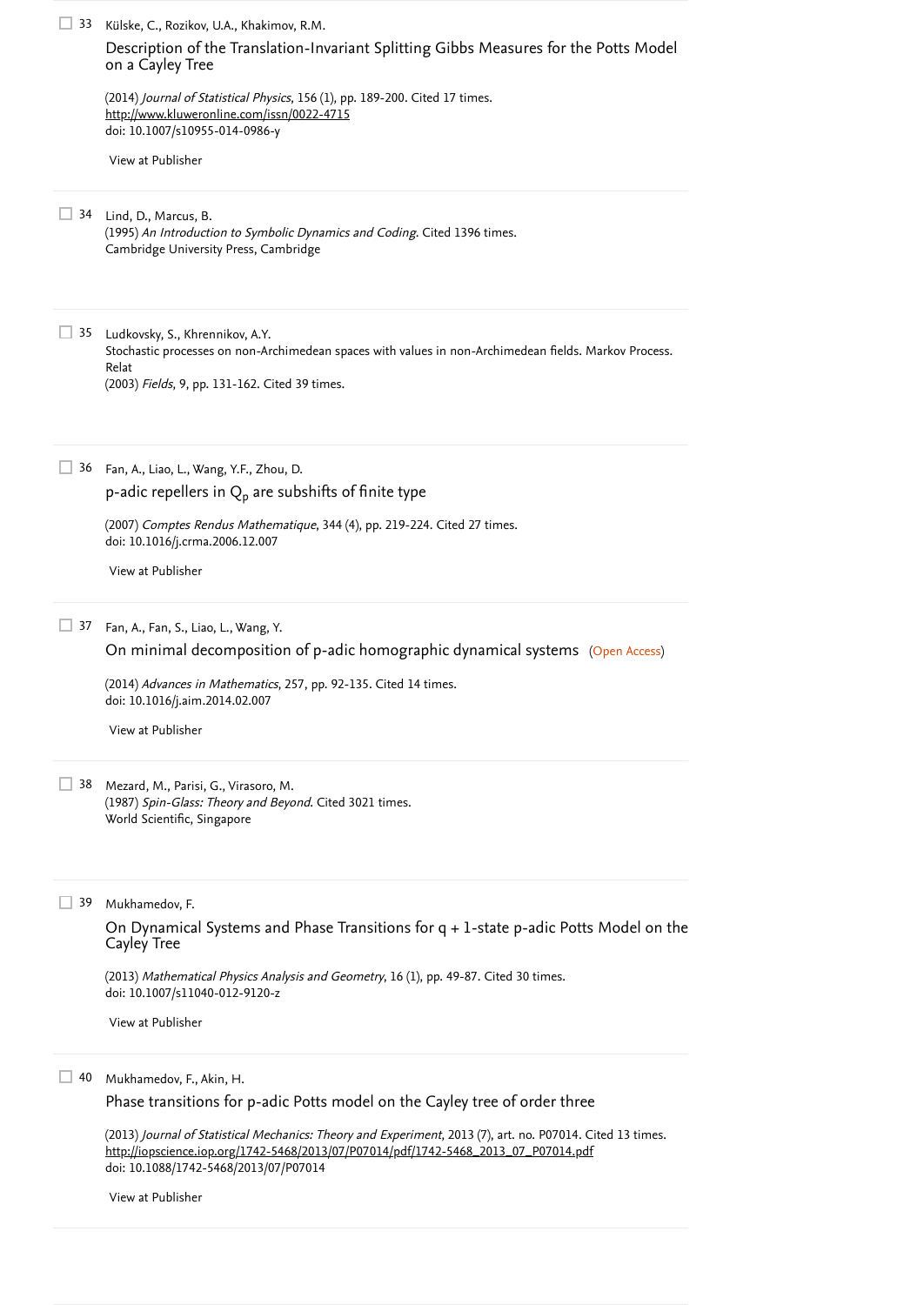(2016) *Chaos, Solitons and Fractals*, 87, pp. 190-196. [Cited 7 times](https://www.scopus.com/search/submit/citedby.uri?eid=2-s2.0-85046738178&refeid=2-s2.0-84964329531&src=s&origin=reflist&refstat=core). doi: 10.1016/j.chaos.2016.04.003

(2018) Discrete and Continuous Dynamical Systems- Series A, 38 (1), pp. 231-245. doi: 10.3934/dcds.2018011 <http://aimsciences.org/journals/pdfs.jsp?paperID=14605&mode=full>

45 Mukhamedov, F., Khakimov, O. Chaotic behavior of the p -adic Potts-Bethe mapping II (preprint)

> (2013) *Siberian Mathematical Journal*, 54 (3), pp. 501-516. [Cited 14 times](https://www.scopus.com/search/submit/citedby.uri?eid=2-s2.0-85046738178&refeid=2-s2.0-84881038496&src=s&origin=reflist&refstat=core). doi: 10.1134/S0037446613030154

(2012) *Journal of Number Theory*, 133 (1), pp. 55-58. [Cited 19 times](https://www.scopus.com/search/submit/citedby.uri?eid=2-s2.0-85046738178&refeid=2-s2.0-84867295653&src=s&origin=reflist&refstat=core). doi: 10.1016/j.jnt.2012.07.006

Mukhamedov, F., Khakimov, O. 41

Mukhamedov, F., Khakimov, O. 42

(2016) *P-Adic Numbers, Ultrametric Analysis, and Applications*, 8 (3), pp. 225-235. [Cited 3 times](https://www.scopus.com/search/submit/citedby.uri?eid=2-s2.0-85046738178&refeid=2-s2.0-84981717843&src=s&origin=reflist&refstat=core). doi: 10.1134/S2070046616030043 [www.springer.com/mathematics/algebra/journal/12607](https://www.scopus.com/record/www.springer.com/mathematics/algebra/journal/12607)

(2014) *International Journal of Number Theory*, 10 (5), pp. 1171-1190. [Cited 14 times](https://www.scopus.com/search/submit/citedby.uri?eid=2-s2.0-85046738178&refeid=2-s2.0-84904542880&src=s&origin=reflist&refstat=core). doi: 10.1142/S1793042114500201 <http://www.worldscinet.com/ijnt/ijnt.shtml>

(2017) Mathematical Physics Analysis and Geometry, 20 (4), art. no. 23. doi: 10.1007/s11040-017-9254-0 <http://www.kluweronline.com/issn/1385-0172>

[Phase transition and chaos: P-adic Potts model on a Cayley tree](https://www.scopus.com/record/display.uri?eid=2-s2.0-84964329531&origin=reflist&sort=plf-f&src=s&st1=Periodic+p-adic+Gibbs+Measures+of+q-State+Potts+Model+on+Cayley+Trees+I%3a+The+Chaos+Implies+the+Vastness+of+the+Set+of+p-Adic+Gibbs+Measures&st2=&sid=e85740a43aca01317c0d39e3d999d654&sot=b&sdt=b&sl=154&s=TITLE-ABS-KEY%28Periodic+p-adic+Gibbs+Measures+of+q-State+Potts+Model+on+Cayley+Trees+I%3a+The+Chaos+Implies+the+Vastness+of+the+Set+of+p-Adic+Gibbs+Measures%29&recordRank=)

Mukhamedov, F., Omirov, B., Saburov, M. 46

[View at Publisher](https://www.scopus.com/redirect/linking.uri?targetURL=https%3a%2f%2fdoi.org%2f10.1016%2fj.chaos.2016.04.003&locationID=3&categoryID=4&eid=2-s2.0-84964329531&issn=09600779&linkType=ViewAtPublisher&year=2016&origin=reflist&dig=6f410adf9945e70a0faf6d40db6d975b&recordRank=)

On periodic Gibbs measures of [p-adic Potts model on a Cayley tree](https://www.scopus.com/record/display.uri?eid=2-s2.0-84981717843&origin=reflist&sort=plf-f&src=s&st1=Periodic+p-adic+Gibbs+Measures+of+q-State+Potts+Model+on+Cayley+Trees+I%3a+The+Chaos+Implies+the+Vastness+of+the+Set+of+p-Adic+Gibbs+Measures&st2=&sid=e85740a43aca01317c0d39e3d999d654&sot=b&sdt=b&sl=154&s=TITLE-ABS-KEY%28Periodic+p-adic+Gibbs+Measures+of+q-State+Potts+Model+on+Cayley+Trees+I%3a+The+Chaos+Implies+the+Vastness+of+the+Set+of+p-Adic+Gibbs+Measures%29&recordRank=)

Mukhamedov, F.M., Omirov, B.A., Saburov, M.K., Masutova, K.K. 47

Solvability of cubic equations in p-ADIC integers  $(p > 3)$ 

[View at Publisher](https://www.scopus.com/redirect/linking.uri?targetURL=https%3a%2f%2fdoi.org%2f10.1134%2fS2070046616030043&locationID=3&categoryID=4&eid=2-s2.0-84981717843&issn=20700474&linkType=ViewAtPublisher&year=2016&origin=reflist&dig=f9367389be60e05f56dc89d09c8fb6b9&recordRank=)

43 Mukhamedov, F., Khakimov, O.

[On Julia Set and Chaos in p-adic Ising Model on the Cayley Tree](https://www.scopus.com/record/display.uri?eid=2-s2.0-85031122918&origin=reflist&sort=plf-f&src=s&st1=Periodic+p-adic+Gibbs+Measures+of+q-State+Potts+Model+on+Cayley+Trees+I%3a+The+Chaos+Implies+the+Vastness+of+the+Set+of+p-Adic+Gibbs+Measures&st2=&sid=e85740a43aca01317c0d39e3d999d654&sot=b&sdt=b&sl=154&s=TITLE-ABS-KEY%28Periodic+p-adic+Gibbs+Measures+of+q-State+Potts+Model+on+Cayley+Trees+I%3a+The+Chaos+Implies+the+Vastness+of+the+Set+of+p-Adic+Gibbs+Measures%29&recordRank=)

[View at Publisher](https://www.scopus.com/redirect/linking.uri?targetURL=https%3a%2f%2fdoi.org%2f10.1007%2fs11040-017-9254-0&locationID=3&categoryID=4&eid=2-s2.0-85031122918&issn=15729656&linkType=ViewAtPublisher&year=2017&origin=reflist&dig=d8fca39881102e870968df766b371670&recordRank=)

44 Mukhamedov, F., Khakimov, O.

[Chaotic behavior of the p-adic potts-bethe mapping](https://www.scopus.com/record/display.uri?eid=2-s2.0-85033793675&origin=reflist&sort=plf-f&src=s&st1=Periodic+p-adic+Gibbs+Measures+of+q-State+Potts+Model+on+Cayley+Trees+I%3a+The+Chaos+Implies+the+Vastness+of+the+Set+of+p-Adic+Gibbs+Measures&st2=&sid=e85740a43aca01317c0d39e3d999d654&sot=b&sdt=b&sl=154&s=TITLE-ABS-KEY%28Periodic+p-adic+Gibbs+Measures+of+q-State+Potts+Model+on+Cayley+Trees+I%3a+The+Chaos+Implies+the+Vastness+of+the+Set+of+p-Adic+Gibbs+Measures%29&recordRank=)

[View at Publisher](https://www.scopus.com/redirect/linking.uri?targetURL=https%3a%2f%2fdoi.org%2f10.3934%2fdcds.2018011&locationID=3&categoryID=4&eid=2-s2.0-85033793675&issn=15535231&linkType=ViewAtPublisher&year=2018&origin=reflist&dig=efa72f336ecb06fe3e45243aab690e8b&recordRank=)

[On cubic equations over p-adic fields](https://www.scopus.com/record/display.uri?eid=2-s2.0-84904542880&origin=reflist&sort=plf-f&src=s&st1=Periodic+p-adic+Gibbs+Measures+of+q-State+Potts+Model+on+Cayley+Trees+I%3a+The+Chaos+Implies+the+Vastness+of+the+Set+of+p-Adic+Gibbs+Measures&st2=&sid=e85740a43aca01317c0d39e3d999d654&sot=b&sdt=b&sl=154&s=TITLE-ABS-KEY%28Periodic+p-adic+Gibbs+Measures+of+q-State+Potts+Model+on+Cayley+Trees+I%3a+The+Chaos+Implies+the+Vastness+of+the+Set+of+p-Adic+Gibbs+Measures%29&recordRank=)

[View at Publisher](https://www.scopus.com/redirect/linking.uri?targetURL=https%3a%2f%2fdoi.org%2f10.1142%2fS1793042114500201&locationID=3&categoryID=4&eid=2-s2.0-84904542880&issn=17930421&linkType=ViewAtPublisher&year=2014&origin=reflist&dig=297bc2874e8d0c42bc032dd44ddbe6ed&recordRank=)

[View at Publisher](https://www.scopus.com/redirect/linking.uri?targetURL=https%3a%2f%2fdoi.org%2f10.1134%2fS0037446613030154&locationID=3&categoryID=4&eid=2-s2.0-84881038496&issn=00374466&linkType=ViewAtPublisher&year=2013&origin=reflist&dig=fc036e490ef708b8e6fe776da02fffe5&recordRank=)

48 Mukhamedov, F., Saburov, M.

```
On equation x q = a over Q p (Open Access)
```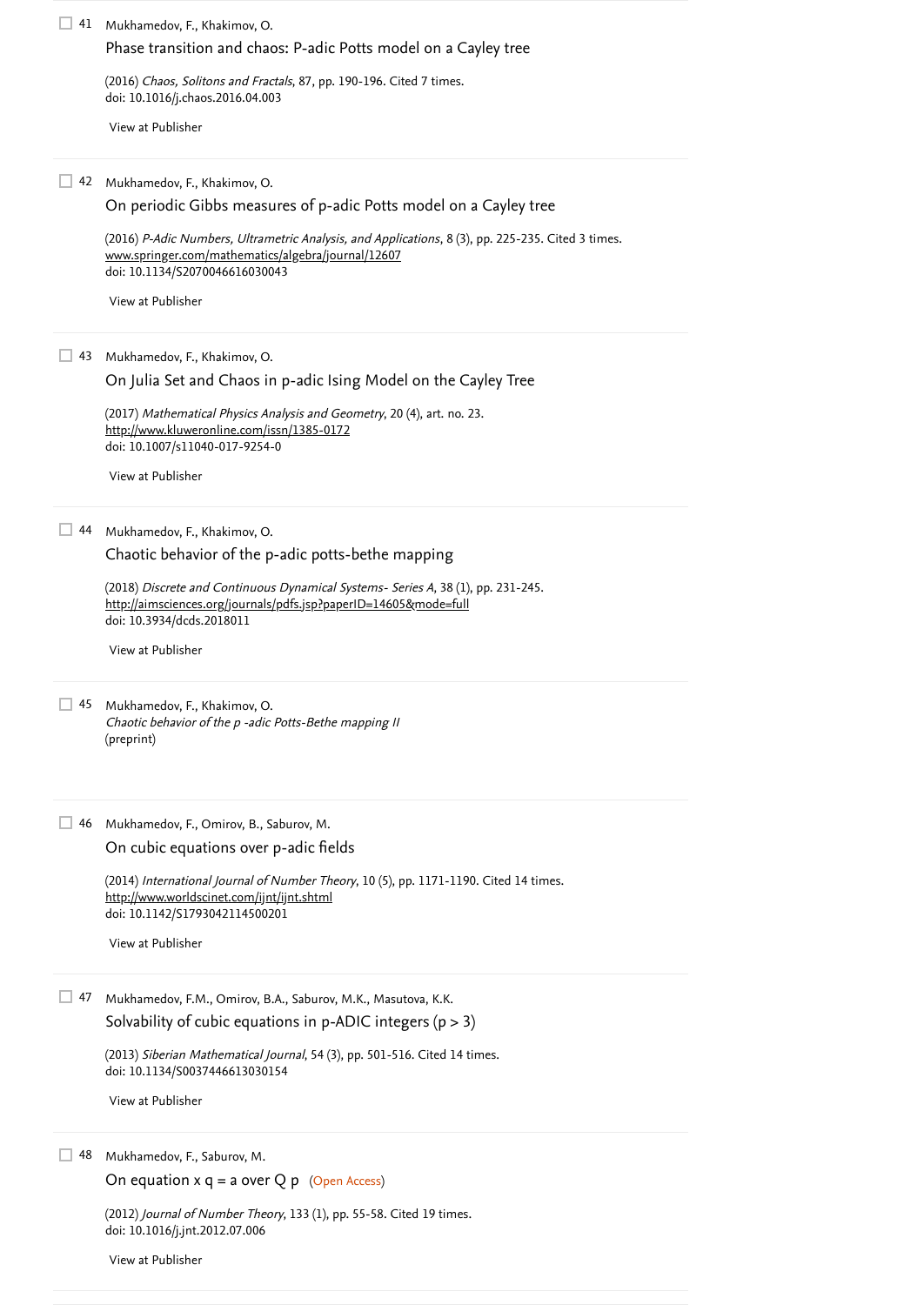(2004) *Indagationes Mathematicae*, 15 (1), pp. 85-100. [Cited 48 times](https://www.scopus.com/search/submit/citedby.uri?eid=2-s2.0-85046738178&refeid=2-s2.0-4344616812&src=s&origin=reflist&refstat=core). doi: 10.1016/S0019-3577(04)90007-9

52 Preston, C. (1974) *Gibbs States on Countable Sets*. [Cited 179 times](https://www.scopus.com/search/submit/citedby.uri?eid=2-s2.0-85046738178&refeid=2-s2.0-0003612621&src=s&origin=reflist&refstat=dummy). Cambridge University Press, London

(2013) *Theoretical and Mathematical Physics*, 175 (1), pp. 518-525. [Cited 15 times](https://www.scopus.com/search/submit/citedby.uri?eid=2-s2.0-85046738178&refeid=2-s2.0-84877351807&src=s&origin=reflist&refstat=core). doi: 10.1007/s11232-013-0042-0

(2005) [Infinite Dimensional Analysis, Quantum Probability and Related Topics](https://www.scopus.com/search/submit/citedby.uri?eid=2-s2.0-85046738178&refeid=2-s2.0-21244472321&src=s&origin=reflist&refstat=core), 8 (2), pp. 277-290. Cited 37 . times doi: 10.1142/S0219025705001974

#### (2013) *Theoretical and Mathematical Physics*, 175 (2), pp. 699-709. [Cited 8 times](https://www.scopus.com/search/submit/citedby.uri?eid=2-s2.0-85046738178&refeid=2-s2.0-84878810573&src=s&origin=reflist&refstat=core). doi: 10.1007/s11232-013-0055-8

Rozikov, U.A.  $\Box$  56

> (2002) *Mathematical Notes*, 72 (3-4), pp. 479-488. [Cited 4 times](https://www.scopus.com/search/submit/citedby.uri?eid=2-s2.0-85046738178&refeid=2-s2.0-0141848649&src=s&origin=reflist&refstat=core). doi: 10.1023/A:1020580227830

Mukhamedov, F., Saburov, M., Khakimov, O. 49

(2015) *Journal of Statistical Mechanics: Theory and Experiment*, 2015 (5), art. no. P05032. [Cited 7 times](https://www.scopus.com/search/submit/citedby.uri?eid=2-s2.0-85046738178&refeid=2-s2.0-84934883021&src=s&origin=reflist&refstat=core). doi: 10.1088/1742-5468/2015/05/P05032 [http://iopscience.iop.org/1742-5468/2015/5/P05032/pdf/1742-5468\\_2015\\_5\\_P05032.pdf](http://iopscience.iop.org/1742-5468/2015/5/P05032/pdf/1742-5468_2015_5_P05032.pdf)

(2015) *Markov Processes and Related Fields*, 21 (1), pp. 177-204. [Cited 10 times](https://www.scopus.com/search/submit/citedby.uri?eid=2-s2.0-85046738178&refeid=2-s2.0-84938055833&src=s&origin=reflist&refstat=core). <http://mech.math.msu.su/~malyshev/mprf.htm>

Mukhamedov, F., Rozikov, U. 51

Rozikov, U.A., Khakimov, O.N. 53

[On p-adic Ising-Vannimenus model on an arbitrary order Cayley tree](https://www.scopus.com/record/display.uri?eid=2-s2.0-84934883021&origin=reflist&sort=plf-f&src=s&st1=Periodic+p-adic+Gibbs+Measures+of+q-State+Potts+Model+on+Cayley+Trees+I%3a+The+Chaos+Implies+the+Vastness+of+the+Set+of+p-Adic+Gibbs+Measures&st2=&sid=e85740a43aca01317c0d39e3d999d654&sot=b&sdt=b&sl=154&s=TITLE-ABS-KEY%28Periodic+p-adic+Gibbs+Measures+of+q-State+Potts+Model+on+Cayley+Trees+I%3a+The+Chaos+Implies+the+Vastness+of+the+Set+of+p-Adic+Gibbs+Measures%29&recordRank=)

Rozikov, U.A., Khakimov, O.N. 54

[View at Publisher](https://www.scopus.com/redirect/linking.uri?targetURL=https%3a%2f%2fdoi.org%2f10.1088%2f1742-5468%2f2015%2f05%2fP05032&locationID=3&categoryID=4&eid=2-s2.0-84934883021&issn=17425468&linkType=ViewAtPublisher&year=2015&origin=reflist&dig=23c40443bdff55b79d9378ccc74bc310&recordRank=)

50 Mukhamedov, F.M., Rozikov, U.A.

[On Gibbs measures of P-adic Potts model on the cayley tree](https://www.scopus.com/record/display.uri?eid=2-s2.0-4344616812&origin=reflist&sort=plf-f&src=s&st1=Periodic+p-adic+Gibbs+Measures+of+q-State+Potts+Model+on+Cayley+Trees+I%3a+The+Chaos+Implies+the+Vastness+of+the+Set+of+p-Adic+Gibbs+Measures&st2=&sid=e85740a43aca01317c0d39e3d999d654&sot=b&sdt=b&sl=154&s=TITLE-ABS-KEY%28Periodic+p-adic+Gibbs+Measures+of+q-State+Potts+Model+on+Cayley+Trees+I%3a+The+Chaos+Implies+the+Vastness+of+the+Set+of+p-Adic+Gibbs+Measures%29&recordRank=) (Open Access)

Rozikov, U.A., Khakimov, R.M. 55

[View at Publisher](https://www.scopus.com/redirect/linking.uri?targetURL=https%3a%2f%2fdoi.org%2f10.1016%2fS0019-3577%2804%2990007-9&locationID=3&categoryID=4&eid=2-s2.0-4344616812&issn=00193577&linkType=ViewAtPublisher&year=2004&origin=reflist&dig=22943fd459a7a15a5ebfd6e3ee2f7427&recordRank=)

[On inhomogeneous p-adic potts model on a cayley tree](https://www.scopus.com/record/display.uri?eid=2-s2.0-21244472321&origin=reflist&sort=plf-f&src=s&st1=Periodic+p-adic+Gibbs+Measures+of+q-State+Potts+Model+on+Cayley+Trees+I%3a+The+Chaos+Implies+the+Vastness+of+the+Set+of+p-Adic+Gibbs+Measures&st2=&sid=e85740a43aca01317c0d39e3d999d654&sot=b&sdt=b&sl=154&s=TITLE-ABS-KEY%28Periodic+p-adic+Gibbs+Measures+of+q-State+Potts+Model+on+Cayley+Trees+I%3a+The+Chaos+Implies+the+Vastness+of+the+Set+of+p-Adic+Gibbs+Measures%29&recordRank=)

[View at Publisher](https://www.scopus.com/redirect/linking.uri?targetURL=https%3a%2f%2fdoi.org%2f10.1142%2fS0219025705001974&locationID=3&categoryID=4&eid=2-s2.0-21244472321&issn=02190257&linkType=ViewAtPublisher&year=2005&origin=reflist&dig=64be006cbe5687cee153eeafb26655c8&recordRank=)

[Description of all translation-invariant p-adic Gibbs measures for the potts model on a](https://www.scopus.com/record/display.uri?eid=2-s2.0-84938055833&origin=reflist&sort=plf-f&src=s&st1=Periodic+p-adic+Gibbs+Measures+of+q-State+Potts+Model+on+Cayley+Trees+I%3a+The+Chaos+Implies+the+Vastness+of+the+Set+of+p-Adic+Gibbs+Measures&st2=&sid=e85740a43aca01317c0d39e3d999d654&sot=b&sdt=b&sl=154&s=TITLE-ABS-KEY%28Periodic+p-adic+Gibbs+Measures+of+q-State+Potts+Model+on+Cayley+Trees+I%3a+The+Chaos+Implies+the+Vastness+of+the+Set+of+p-Adic+Gibbs+Measures%29&recordRank=) Cayley tree

[p-Adic Gibbs measures and Markov random fields on countable graphs](https://www.scopus.com/record/display.uri?eid=2-s2.0-84877351807&origin=reflist&sort=plf-f&src=s&st1=Periodic+p-adic+Gibbs+Measures+of+q-State+Potts+Model+on+Cayley+Trees+I%3a+The+Chaos+Implies+the+Vastness+of+the+Set+of+p-Adic+Gibbs+Measures&st2=&sid=e85740a43aca01317c0d39e3d999d654&sot=b&sdt=b&sl=154&s=TITLE-ABS-KEY%28Periodic+p-adic+Gibbs+Measures+of+q-State+Potts+Model+on+Cayley+Trees+I%3a+The+Chaos+Implies+the+Vastness+of+the+Set+of+p-Adic+Gibbs+Measures%29&recordRank=)

[View at Publisher](https://www.scopus.com/redirect/linking.uri?targetURL=https%3a%2f%2fdoi.org%2f10.1007%2fs11232-013-0042-0&locationID=3&categoryID=4&eid=2-s2.0-84877351807&issn=00405779&linkType=ViewAtPublisher&year=2013&origin=reflist&dig=4951fc9d43d371c0f59e1f08515461d9&recordRank=)

[Periodic Gibbs measures for the Potts model on the Cayley tree](https://www.scopus.com/record/display.uri?eid=2-s2.0-84878810573&origin=reflist&sort=plf-f&src=s&st1=Periodic+p-adic+Gibbs+Measures+of+q-State+Potts+Model+on+Cayley+Trees+I%3a+The+Chaos+Implies+the+Vastness+of+the+Set+of+p-Adic+Gibbs+Measures&st2=&sid=e85740a43aca01317c0d39e3d999d654&sot=b&sdt=b&sl=154&s=TITLE-ABS-KEY%28Periodic+p-adic+Gibbs+Measures+of+q-State+Potts+Model+on+Cayley+Trees+I%3a+The+Chaos+Implies+the+Vastness+of+the+Set+of+p-Adic+Gibbs+Measures%29&recordRank=)

[View at Publisher](https://www.scopus.com/redirect/linking.uri?targetURL=https%3a%2f%2fdoi.org%2f10.1007%2fs11232-013-0055-8&locationID=3&categoryID=4&eid=2-s2.0-84878810573&issn=00405779&linkType=ViewAtPublisher&year=2013&origin=reflist&dig=88ad7d4ea81c1fe8505703279a1d2358&recordRank=)

[Representability of trees and some of their applications](https://www.scopus.com/record/display.uri?eid=2-s2.0-0141848649&origin=reflist&sort=plf-f&src=s&st1=Periodic+p-adic+Gibbs+Measures+of+q-State+Potts+Model+on+Cayley+Trees+I%3a+The+Chaos+Implies+the+Vastness+of+the+Set+of+p-Adic+Gibbs+Measures&st2=&sid=e85740a43aca01317c0d39e3d999d654&sot=b&sdt=b&sl=154&s=TITLE-ABS-KEY%28Periodic+p-adic+Gibbs+Measures+of+q-State+Potts+Model+on+Cayley+Trees+I%3a+The+Chaos+Implies+the+Vastness+of+the+Set+of+p-Adic+Gibbs+Measures%29&recordRank=)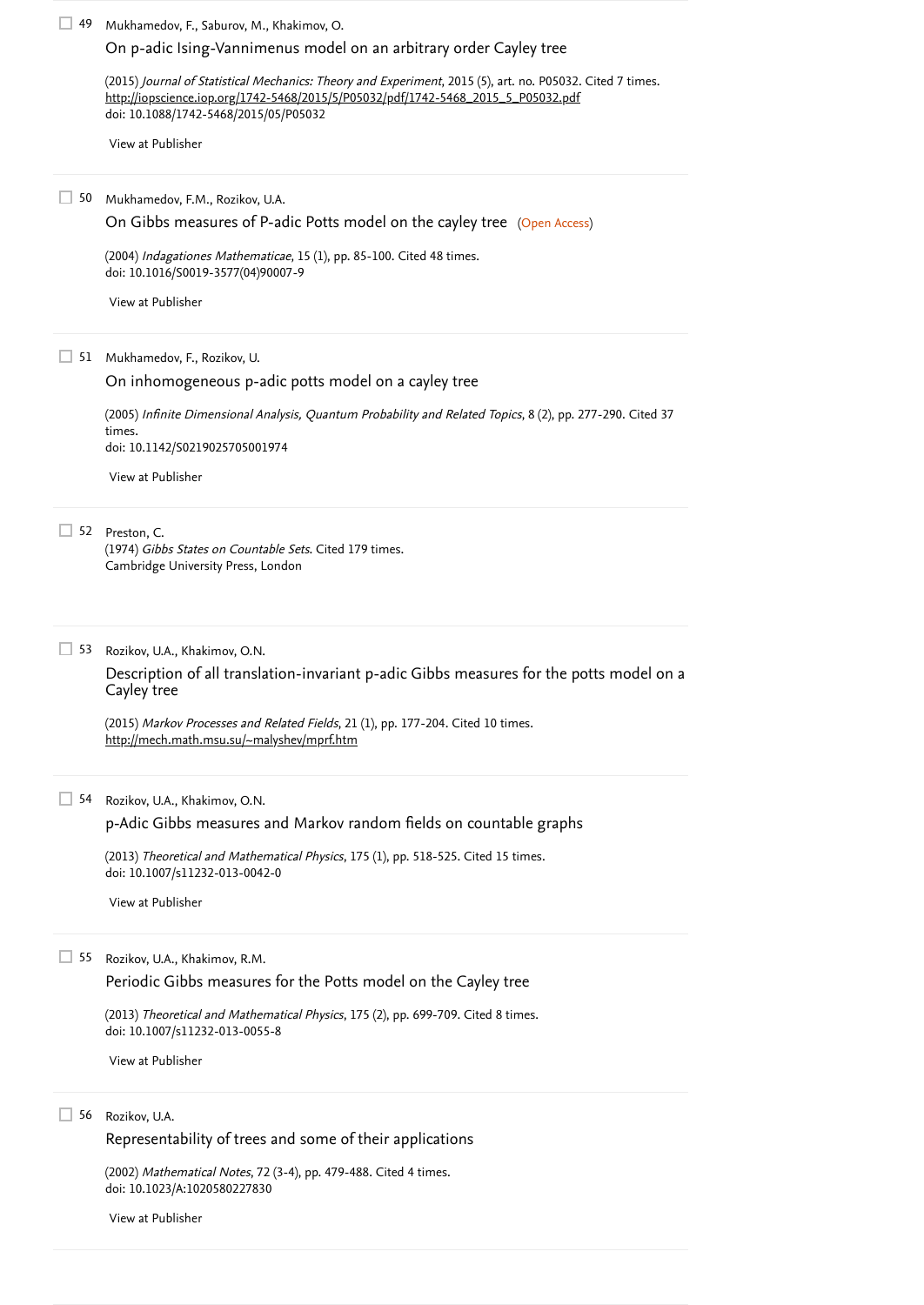(2013) *Reviews in Mathematical Physics*, 25 (1), art. no. 1330001. [Cited 10 times](https://www.scopus.com/search/submit/citedby.uri?eid=2-s2.0-85046738178&refeid=2-s2.0-84873386304&src=s&origin=reflist&refstat=core). doi: 10.1142/S0129055X1330001X

Saburov, M., Ahmad, M.A.K.  $\Box$  63

Rozikov, U.A. 57

(2013) *Gibbs Measures on Cayley Trees*, pp. 1-385. [Cited 63 times](https://www.scopus.com/search/submit/citedby.uri?eid=2-s2.0-85046738178&refeid=2-s2.0-84967531093&src=s&origin=reflist&refstat=core). ISBN: 978-981451338-8; 978-981451337-1 doi: 10.1142/8841 <http://www.worldscientific.com/worldscibooks/10.1142/8841#t=toc>

Rozikov, U.A. 58

(2014) *AIP Conference Proceedings*, 1602, pp. 792-797. [Cited 7 times](https://www.scopus.com/search/submit/citedby.uri?eid=2-s2.0-85046738178&refeid=2-s2.0-84904128490&src=s&origin=reflist&refstat=core). ISBN: 978-073541236-1 doi: 10.1063/1.4882576 <http://scitation.aip.org/content/aip/proceeding/aipcp>

doi: 10.2306/scienceasia1513-1874.2015.41.209

(2015) *Sains Malaysiana*, 44 (4), pp. 635-641. [Cited 6 times](https://www.scopus.com/search/submit/citedby.uri?eid=2-s2.0-85046738178&refeid=2-s2.0-84929612916&src=s&origin=reflist&refstat=core). doi: 10.17576/jsm-2015-4404-20 [http://www.ukm.my/jsm/pdf\\_files/SM-PDF-44-4-2015/20%20Mansoor%20Saburov.pdf](http://www.ukm.my/jsm/pdf_files/SM-PDF-44-4-2015/20%20Mansoor%20Saburov.pdf)

(2015) *Sains Malaysiana*, 44 (5), pp. 765-769. [Cited 5 times](https://www.scopus.com/search/submit/citedby.uri?eid=2-s2.0-85046738178&refeid=2-s2.0-84929632985&src=s&origin=reflist&refstat=core). doi: 10.17576/jsm-2015-4405-18 [http://www.ukm.my/jsm/pdf\\_files/SM-PDF-44-5-2015/18%20Mansoor%20Saburov.pdf](http://www.ukm.my/jsm/pdf_files/SM-PDF-44-5-2015/18%20Mansoor%20Saburov.pdf)

On descriptions of all translation invariant p -adic Gibbs measures for the Potts model on the Cayley tree of order three

Saburov, M., Ahmad, M.A.K. 60

[Solvability of cubic equations over](https://www.scopus.com/record/display.uri?eid=2-s2.0-84929612916&origin=reflist&sort=plf-f&src=s&st1=Periodic+p-adic+Gibbs+Measures+of+q-State+Potts+Model+on+Cayley+Trees+I%3a+The+Chaos+Implies+the+Vastness+of+the+Set+of+p-Adic+Gibbs+Measures&st2=&sid=e85740a43aca01317c0d39e3d999d654&sot=b&sdt=b&sl=154&s=TITLE-ABS-KEY%28Periodic+p-adic+Gibbs+Measures+of+q-State+Potts+Model+on+Cayley+Trees+I%3a+The+Chaos+Implies+the+Vastness+of+the+Set+of+p-Adic+Gibbs+Measures%29&recordRank=)  $\mathbb{Q}_3$ 

(2015) *ScienceAsia*, 41 (3), pp. 209-215. [Cited 5 times](https://www.scopus.com/search/submit/citedby.uri?eid=2-s2.0-85046738178&refeid=2-s2.0-84942059047&src=s&origin=reflist&refstat=core). [http://www.scienceasia.org/2015.41.n3/scias41\\_209.pdf](http://www.scienceasia.org/2015.41.n3/scias41_209.pdf)

(2015) Math. Phys. Anal. Geom., 18 (26).

[Gibbs measures on cayley trees](https://www.scopus.com/record/display.uri?eid=2-s2.0-84967531093&origin=reflist&sort=plf-f&src=s&st1=Periodic+p-adic+Gibbs+Measures+of+q-State+Potts+Model+on+Cayley+Trees+I%3a+The+Chaos+Implies+the+Vastness+of+the+Set+of+p-Adic+Gibbs+Measures&st2=&sid=e85740a43aca01317c0d39e3d999d654&sot=b&sdt=b&sl=154&s=TITLE-ABS-KEY%28Periodic+p-adic+Gibbs+Measures+of+q-State+Potts+Model+on+Cayley+Trees+I%3a+The+Chaos+Implies+the+Vastness+of+the+Set+of+p-Adic+Gibbs+Measures%29&recordRank=)

Saburov, M., Ahmad, M.A.K. 61

[The number of solutions of cubic equations over](https://www.scopus.com/record/display.uri?eid=2-s2.0-84929632985&origin=reflist&sort=plf-f&src=s&st1=Periodic+p-adic+Gibbs+Measures+of+q-State+Potts+Model+on+Cayley+Trees+I%3a+The+Chaos+Implies+the+Vastness+of+the+Set+of+p-Adic+Gibbs+Measures&st2=&sid=e85740a43aca01317c0d39e3d999d654&sot=b&sdt=b&sl=154&s=TITLE-ABS-KEY%28Periodic+p-adic+Gibbs+Measures+of+q-State+Potts+Model+on+Cayley+Trees+I%3a+The+Chaos+Implies+the+Vastness+of+the+Set+of+p-Adic+Gibbs+Measures%29&recordRank=)  $\mathbb{Q}_3$ 

[View at Publisher](https://www.scopus.com/redirect/linking.uri?targetURL=https%3a%2f%2fdoi.org%2f10.1142%2f8841&locationID=3&categoryID=4&eid=2-s2.0-84967531093&issn=&linkType=ViewAtPublisher&year=2013&origin=reflist&dig=3d2ef535a8fb874f215b97611b801f99&recordRank=)

[Gibbs measures on cayley trees: Results and open problems](https://www.scopus.com/record/display.uri?eid=2-s2.0-84873386304&origin=reflist&sort=plf-f&src=s&st1=Periodic+p-adic+Gibbs+Measures+of+q-State+Potts+Model+on+Cayley+Trees+I%3a+The+Chaos+Implies+the+Vastness+of+the+Set+of+p-Adic+Gibbs+Measures&st2=&sid=e85740a43aca01317c0d39e3d999d654&sot=b&sdt=b&sl=154&s=TITLE-ABS-KEY%28Periodic+p-adic+Gibbs+Measures+of+q-State+Potts+Model+on+Cayley+Trees+I%3a+The+Chaos+Implies+the+Vastness+of+the+Set+of+p-Adic+Gibbs+Measures%29&recordRank=)

Saburov, M., Ahmad, M.A.Kh. 62

[View at Publisher](https://www.scopus.com/redirect/linking.uri?targetURL=https%3a%2f%2fdoi.org%2f10.1142%2fS0129055X1330001X&locationID=3&categoryID=4&eid=2-s2.0-84873386304&issn=0129055X&linkType=ViewAtPublisher&year=2013&origin=reflist&dig=063a4245e099e64a1328cdc02572e818&recordRank=)

59 Saburov, M., Ahmad, M.A.K.

Solvability criteria for cubic equations over  $Z_2^*$ 

[View at Publisher](https://www.scopus.com/redirect/linking.uri?targetURL=https%3a%2f%2fdoi.org%2f10.1063%2f1.4882576&locationID=3&categoryID=4&eid=2-s2.0-84904128490&issn=15517616&linkType=ViewAtPublisher&year=2014&origin=reflist&dig=c9c2c91221c40e3e58f8475e8b3eee4e&recordRank=)

[View at Publisher](https://www.scopus.com/redirect/linking.uri?targetURL=https%3a%2f%2fdoi.org%2f10.17576%2fjsm-2015-4404-20&locationID=3&categoryID=4&eid=2-s2.0-84929612916&issn=01266039&linkType=ViewAtPublisher&year=2015&origin=reflist&dig=92f9455352dba2052e23d3d120b59fdb&recordRank=)

[View at Publisher](https://www.scopus.com/redirect/linking.uri?targetURL=https%3a%2f%2fdoi.org%2f10.17576%2fjsm-2015-4405-18&locationID=3&categoryID=4&eid=2-s2.0-84929632985&issn=01266039&linkType=ViewAtPublisher&year=2015&origin=reflist&dig=a395a507623d7f5e66b91a176be89f58&recordRank=)

[Quadratic equations over p-adic fields and their applications in statistical mechanics](https://www.scopus.com/record/display.uri?eid=2-s2.0-84942059047&origin=reflist&sort=plf-f&src=s&st1=Periodic+p-adic+Gibbs+Measures+of+q-State+Potts+Model+on+Cayley+Trees+I%3a+The+Chaos+Implies+the+Vastness+of+the+Set+of+p-Adic+Gibbs+Measures&st2=&sid=e85740a43aca01317c0d39e3d999d654&sot=b&sdt=b&sl=154&s=TITLE-ABS-KEY%28Periodic+p-adic+Gibbs+Measures+of+q-State+Potts+Model+on+Cayley+Trees+I%3a+The+Chaos+Implies+the+Vastness+of+the+Set+of+p-Adic+Gibbs+Measures%29&recordRank=)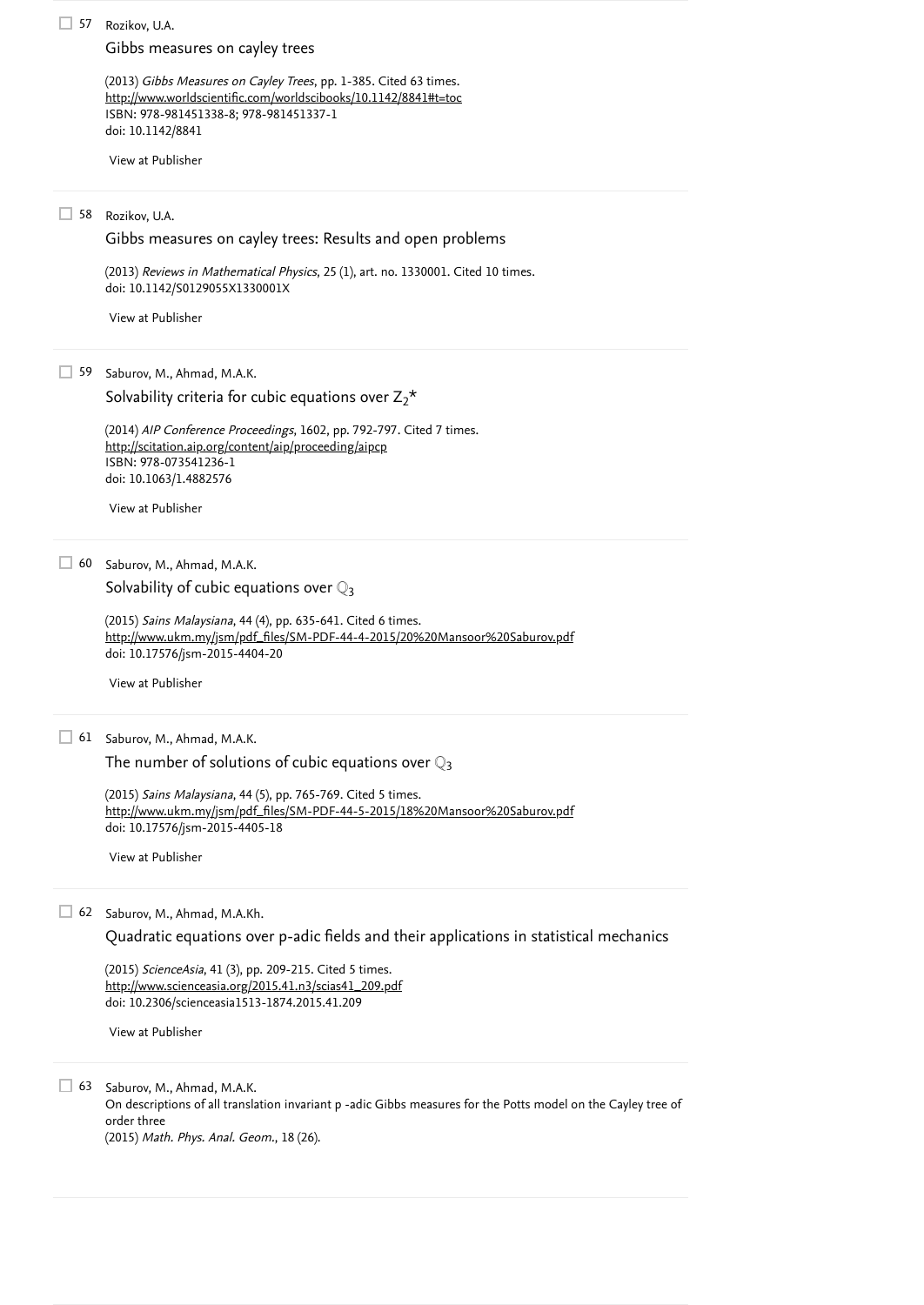67 Silverman, J. (2007) *The Arithmetic of Dynamical Systems*. [Cited 135 times](https://www.scopus.com/search/submit/citedby.uri?eid=2-s2.0-85046738178&refeid=2-s2.0-36348994830&src=s&origin=reflist&refstat=dummy). Springer, New York

(1987) *Classical and Quantum Gravity*, 4 (4), art. no. 003, pp. L83-L87. [Cited 260 times](https://www.scopus.com/search/submit/citedby.uri?eid=2-s2.0-85046738178&refeid=2-s2.0-12444268581&src=s&origin=reflist&refstat=core). doi: 10.1088/0264-9381/4/4/003

Saburov, M., Ahmad, M.A.K. 64

(2016) *Malaysian Journal of Mathematical Sciences*, Part 1 10S, pp. 15-35. [Cited 5 times](https://www.scopus.com/search/submit/citedby.uri?eid=2-s2.0-85046738178&refeid=2-s2.0-84975257946&src=s&origin=reflist&refstat=core). <http://einspem.upm.edu.my/journal/list.html>

Saburov, M., Ahmad, M.A.K. 65

(2018) *Bulletin of the Malaysian Mathematical Sciences Society*, 41 (2), pp. 965-984. [Cited 2 times](https://www.scopus.com/search/submit/citedby.uri?eid=2-s2.0-85046738178&refeid=2-s2.0-85027070101&src=s&origin=reflist&refstat=core). doi: 10.1007/s40840-016-0401-8 <http://link.springer.com/journal/40840>

Vladimirov, V.S., Volovich, I.V., Zelenov, E.V. 69 (1994)  $p$ -Adic Analysis and Mathematical Physics. [Cited 616 times](https://www.scopus.com/search/submit/citedby.uri?eid=2-s2.0-85046738178&refeid=2-s2.0-0003957229&src=s&origin=reflist&refstat=dummy). World Scientific, Singapore

(2017) *Journal of Physics: Conference Series*, 819 (1), art. no. 012017. [Cited 2 times](https://www.scopus.com/search/submit/citedby.uri?eid=2-s2.0-85046738178&refeid=2-s2.0-85018792572&src=s&origin=reflist&refstat=core). doi: 10.1088/1742-6596/819/1/012017 <http://www.iop.org/EJ/journal/conf>

Saburov, M., Ahmad, M.A.K. 66

[The Dynamics of the Potts-Bethe Mapping over](https://www.scopus.com/record/display.uri?eid=2-s2.0-85018792572&origin=reflist&sort=plf-f&src=s&st1=Periodic+p-adic+Gibbs+Measures+of+q-State+Potts+Model+on+Cayley+Trees+I%3a+The+Chaos+Implies+the+Vastness+of+the+Set+of+p-Adic+Gibbs+Measures&st2=&sid=e85740a43aca01317c0d39e3d999d654&sot=b&sdt=b&sl=154&s=TITLE-ABS-KEY%28Periodic+p-adic+Gibbs+Measures+of+q-State+Potts+Model+on+Cayley+Trees+I%3a+The+Chaos+Implies+the+Vastness+of+the+Set+of+p-Adic+Gibbs+Measures%29&recordRank=)  $_{\sf p}$ : the Case p = 2 (mod 3) (Open Access)

日本語に切り替える [切换到简体中文](https://www.scopus.com/personalization/switch/Chinese.uri?origin=recordpage&zone=footer&locale=zh_CN) [切換到繁體中文](https://www.scopus.com/personalization/switch/Chinese.uri?origin=recordpage&zone=footer&locale=zh_TW)

<span id="page-9-0"></span> Saburov, M.; College of Engineering and Technology, American University of the Middle East, 250 St., Egaila, Kuwait; email: [msaburov@gmail.com](mailto:msaburov@gmail.com) © Copyright 2018 Elsevier B.V., All rights reserved.

 $\prec$  [Back to results](https://www.scopus.com/results/results.uri?sort=plf-f&src=s&st1=Periodic+p-adic+Gibbs+Measures+of+q-State+Potts+Model+on+Cayley+Trees+I%3a+The+Chaos+Implies+the+Vastness+of+the+Set+of+p-Adic+Gibbs+Measures&st2=&sid=e85740a43aca01317c0d39e3d999d654&sot=b&sdt=b&sl=154&s=TITLE-ABS-KEY%28Periodic+p-adic+Gibbs+Measures+of+q-State+Potts+Model+on+Cayley+Trees+I%3a+The+Chaos+Implies+the+Vastness+of+the+Set+of+p-Adic+Gibbs+Measures%29&offset=1&origin=recordpage)  $\mid$   $\;$  1 of  $\;$  1  $\;$ 

| $\Box$ 68 Spitzer, F.                               |
|-----------------------------------------------------|
| Markov random field on infinite tree                |
| (1975) Ann. Prob., 3, pp. 387-398. Cited 110 times. |

[Solvability and number of roots of bi-quadratic equations over p-adic fields](https://www.scopus.com/record/display.uri?eid=2-s2.0-84975257946&origin=reflist&sort=plf-f&src=s&st1=Periodic+p-adic+Gibbs+Measures+of+q-State+Potts+Model+on+Cayley+Trees+I%3a+The+Chaos+Implies+the+Vastness+of+the+Set+of+p-Adic+Gibbs+Measures&st2=&sid=e85740a43aca01317c0d39e3d999d654&sot=b&sdt=b&sl=154&s=TITLE-ABS-KEY%28Periodic+p-adic+Gibbs+Measures+of+q-State+Potts+Model+on+Cayley+Trees+I%3a+The+Chaos+Implies+the+Vastness+of+the+Set+of+p-Adic+Gibbs+Measures%29&recordRank=)

Volovich, I.V. 70

[Local Descriptions of Roots of Cubic Equations over P-adic Fields](https://www.scopus.com/record/display.uri?eid=2-s2.0-85027070101&origin=reflist&sort=plf-f&src=s&st1=Periodic+p-adic+Gibbs+Measures+of+q-State+Potts+Model+on+Cayley+Trees+I%3a+The+Chaos+Implies+the+Vastness+of+the+Set+of+p-Adic+Gibbs+Measures&st2=&sid=e85740a43aca01317c0d39e3d999d654&sot=b&sdt=b&sl=154&s=TITLE-ABS-KEY%28Periodic+p-adic+Gibbs+Measures+of+q-State+Potts+Model+on+Cayley+Trees+I%3a+The+Chaos+Implies+the+Vastness+of+the+Set+of+p-Adic+Gibbs+Measures%29&recordRank=)

[View at Publisher](https://www.scopus.com/redirect/linking.uri?targetURL=https%3a%2f%2fdoi.org%2f10.1007%2fs40840-016-0401-8&locationID=3&categoryID=4&eid=2-s2.0-85027070101&issn=21804206&linkType=ViewAtPublisher&year=2018&origin=reflist&dig=2f04bfe1ae93abeac759e660eb3a6926&recordRank=)

[View at Publisher](https://www.scopus.com/redirect/linking.uri?targetURL=https%3a%2f%2fdoi.org%2f10.1088%2f1742-6596%2f819%2f1%2f012017&locationID=3&categoryID=4&eid=2-s2.0-85018792572&issn=17426596&linkType=ViewAtPublisher&year=2017&origin=reflist&dig=f927ab6e5d3d43d7c20ee385155aa5db&recordRank=)

[P-adic string](https://www.scopus.com/record/display.uri?eid=2-s2.0-12444268581&origin=reflist&sort=plf-f&src=s&st1=Periodic+p-adic+Gibbs+Measures+of+q-State+Potts+Model+on+Cayley+Trees+I%3a+The+Chaos+Implies+the+Vastness+of+the+Set+of+p-Adic+Gibbs+Measures&st2=&sid=e85740a43aca01317c0d39e3d999d654&sot=b&sdt=b&sl=154&s=TITLE-ABS-KEY%28Periodic+p-adic+Gibbs+Measures+of+q-State+Potts+Model+on+Cayley+Trees+I%3a+The+Chaos+Implies+the+Vastness+of+the+Set+of+p-Adic+Gibbs+Measures%29&recordRank=)

[View at Publisher](https://www.scopus.com/redirect/linking.uri?targetURL=https%3a%2f%2fdoi.org%2f10.1088%2f0264-9381%2f4%2f4%2f003&locationID=3&categoryID=4&eid=2-s2.0-12444268581&issn=02649381&linkType=ViewAtPublisher&year=1987&origin=reflist&dig=538f505519869ba5acecfc638dfc93da&recordRank=)

About Scopus

[What is Scopus](https://www.elsevier.com/online-tools/scopus)

[Content coverage](https://www.elsevier.com/online-tools/scopus/content-overview/)

[Scopus blog](https://blog.scopus.com/)

#### Language

Customer Service

[Help](https://www.scopus.com/standard/contactUs.uri?pageOrigin=footer)

[Contact us](https://www.scopus.com/standard/contactForm.uri?pageOrigin=footer)